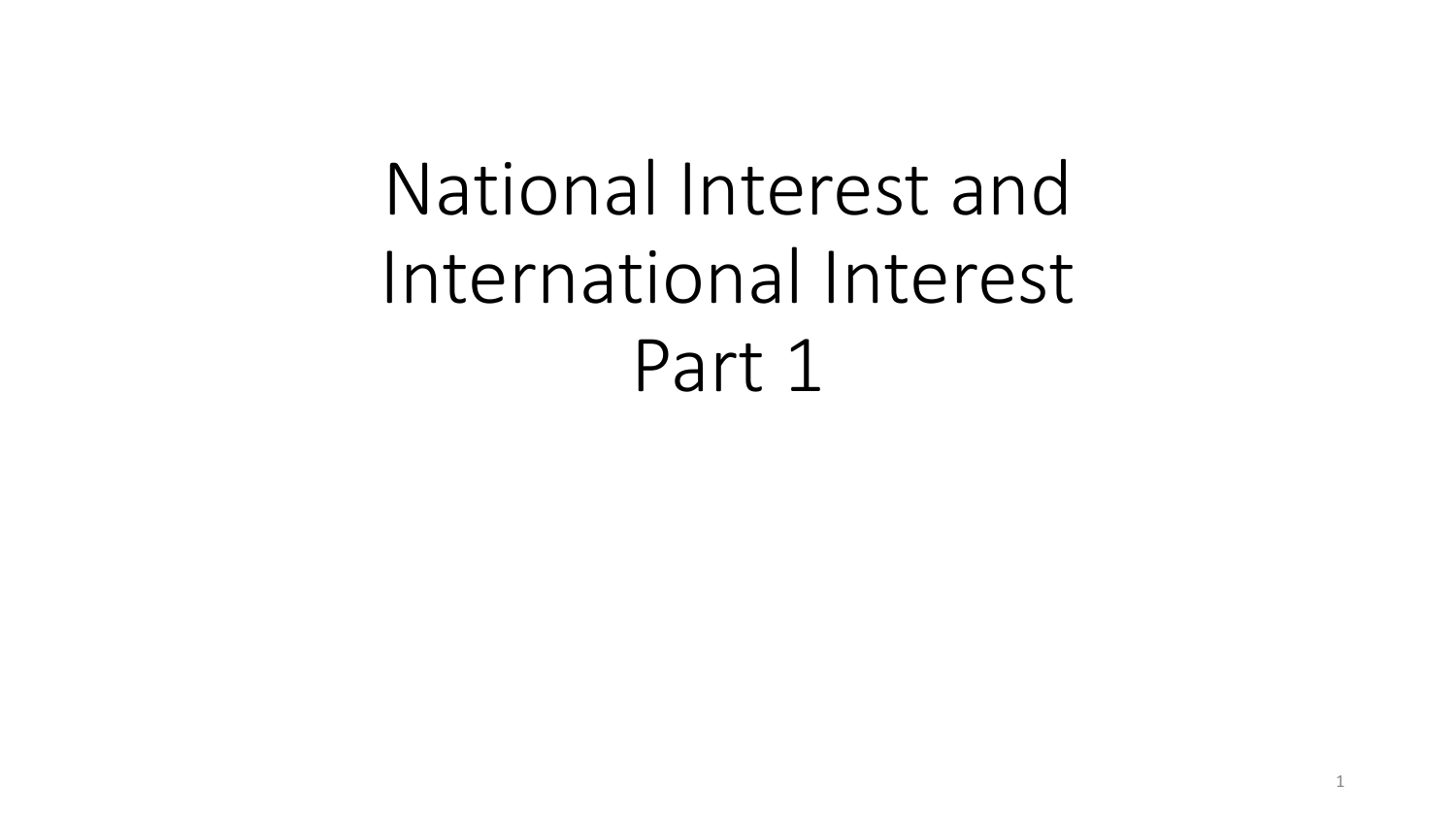- National Interest means:
- What is best for a particular nation;
- Anything that is good or beneficial for a nation or that gives it an advantage;
- A nation's most vital needs or goals;
- A country's national interest changes over time
- Each country has its own national interest, but all countries have common Security, Economic, and Ideological interests
- A country's leaders are ultimately responsible for defining the national interests although every segment of the state contributes one way or another in determining a state's national interest.
- A country's national interest determine its Foreign Policy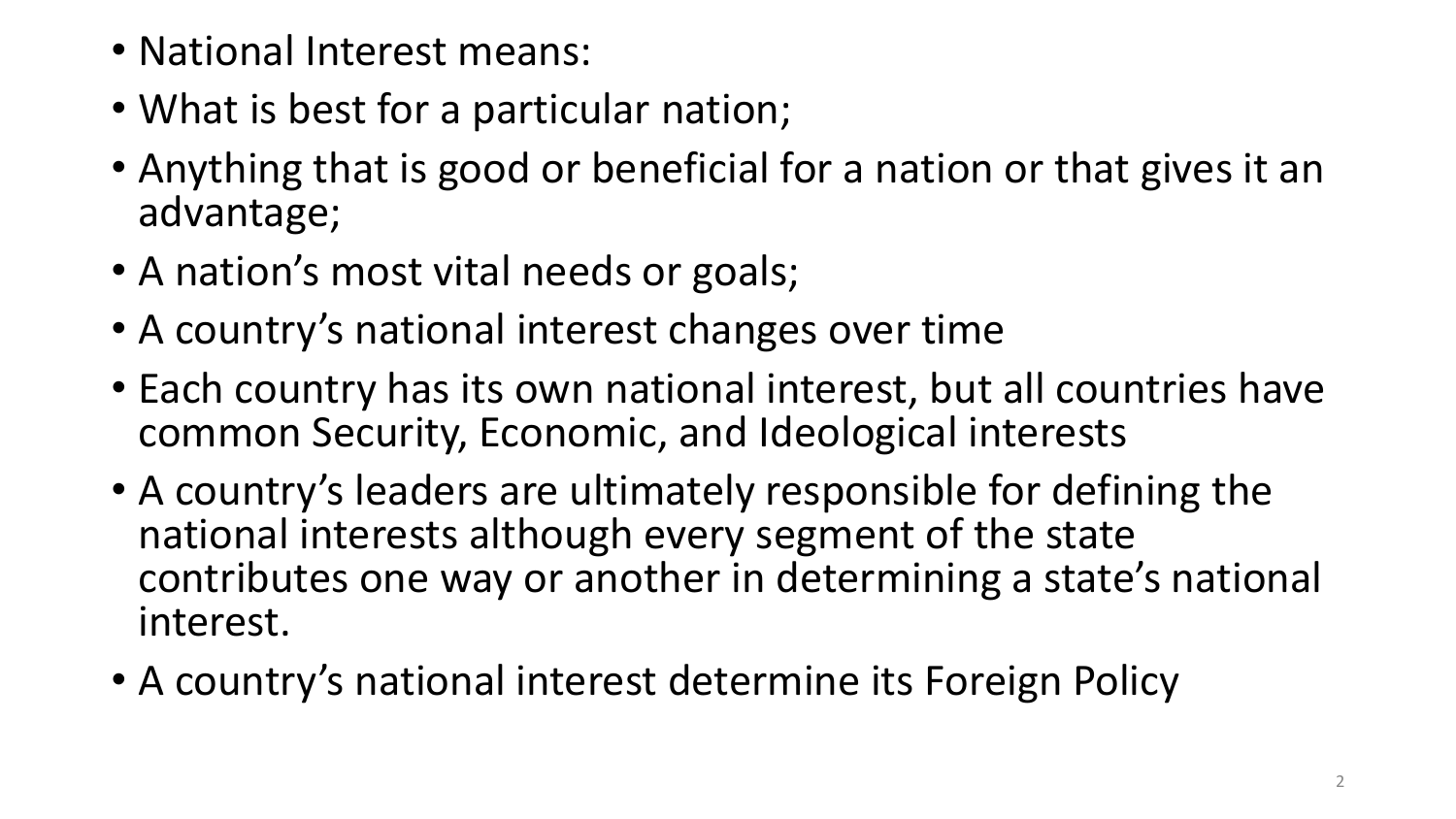- **Representative Definitions of National Interest:**
- (1) National Interest means: "The general, long term and continuing purpose which the state, the nation, and the government all see themselves as serving." —Charles Lerche and Abdul
- (2) National Interest is: "What a nation feels to be necessary to its security and well being … National interest reflects the general and continuing ends for which a nation acts." —Brookings Institution
- (3) "National Interest is, that which states seek to protect or achieve in relation to each other. It means desires on the part of sovereign states." —Vernon Von Dyke
- (4) "The meaning of national interest is survival—the protection of physical, political and cultural identity against encroachments by other nation-states". — Morgenthau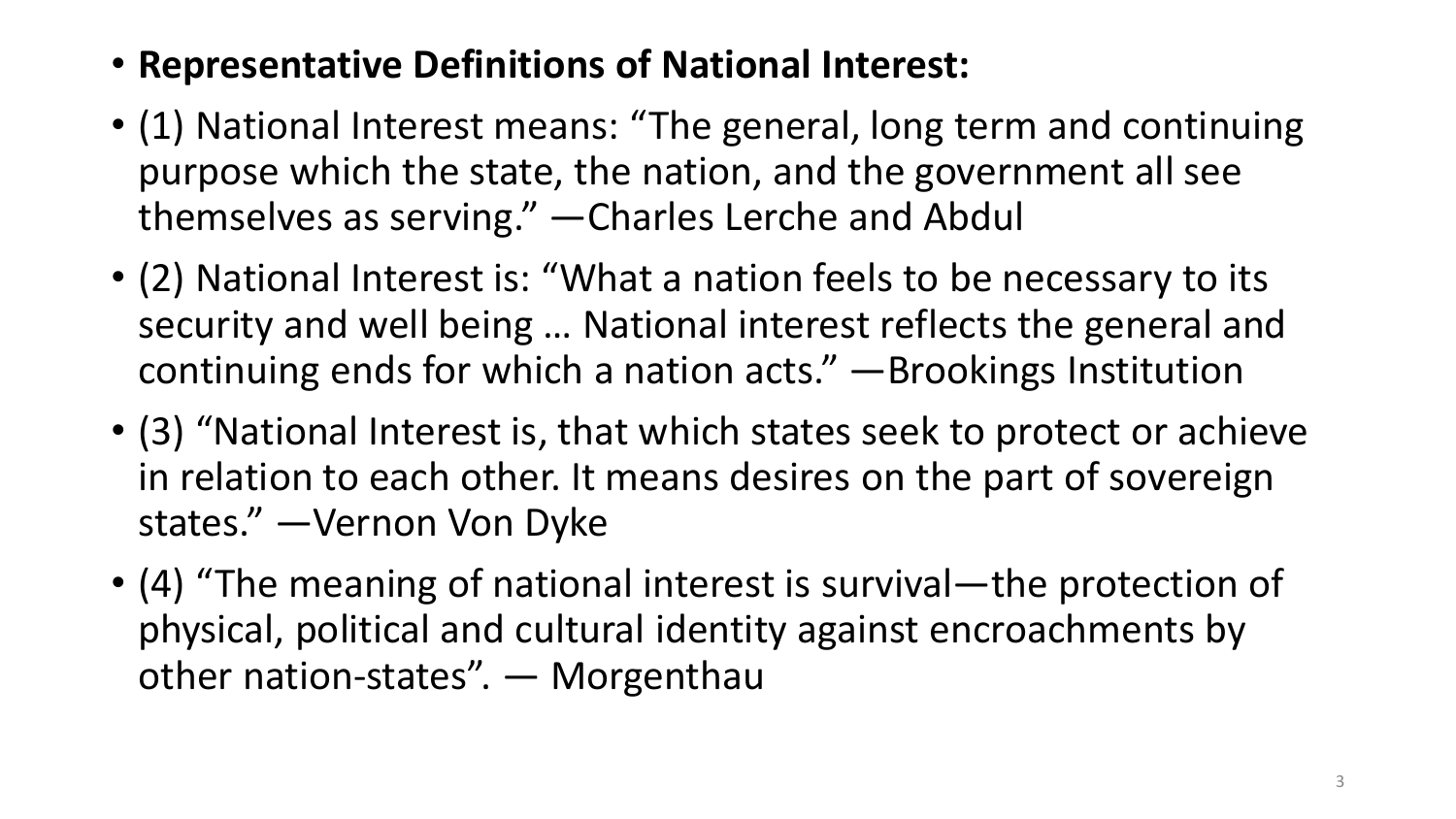- (5) National Interest means: "The values, desires and interests which states seek to protect or achieve in relation to each other" "desires on the part of sovereign states". — V.V. Dyke
- National Interests can as defined as the claims, objectives, goals, demands and interests which a nation always tries to preserve, protect, defend and secure in relations with other nations.
- National interests commonly include:
	- *Self preservation (primary duty of any government)*
	- *Independence (Sovereignty)*
	- *Economic well-being*
	- *Military security*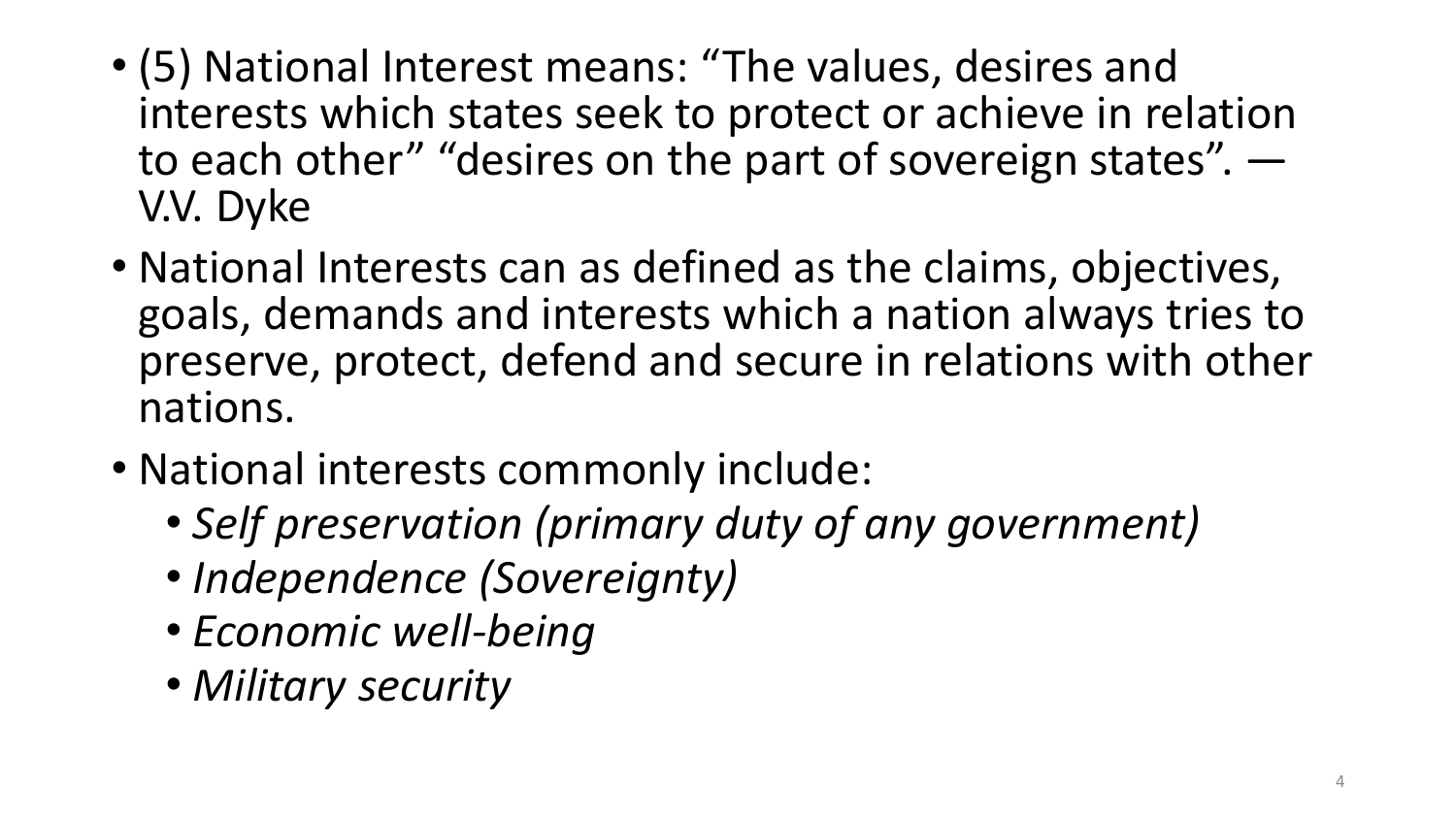- **Criteria for Defining National Interest**
- *Ideological criteria:* if one country's ideology is liberal-democratic, it will make policies supporting democratic governments and movements and oppose totalitarian ones.
- *Moral and legal criteria:* the imperative to act honestly and make decisions in accordance with international laws.
- *Pragmatic criteria:* unemotional, calculated decisions to deal with on ground realitie s.
- *Bureaucratic criteria:* each organization tends to exaggerate its specific funding requ est and to argue in the name of the national interest rather than its own interest.
- *Partisan criteria:* to equate the success of one's own political party with an entire nation's success.
- *Racial criteria:* national interest defined in terms of interest of an ethnic or racial minority or majority
- *Class-status criteria:* a particular class will defend its interests while defining national interest.
- *Foreign-dependency criteria:* protector states define policy obligations of their dependencies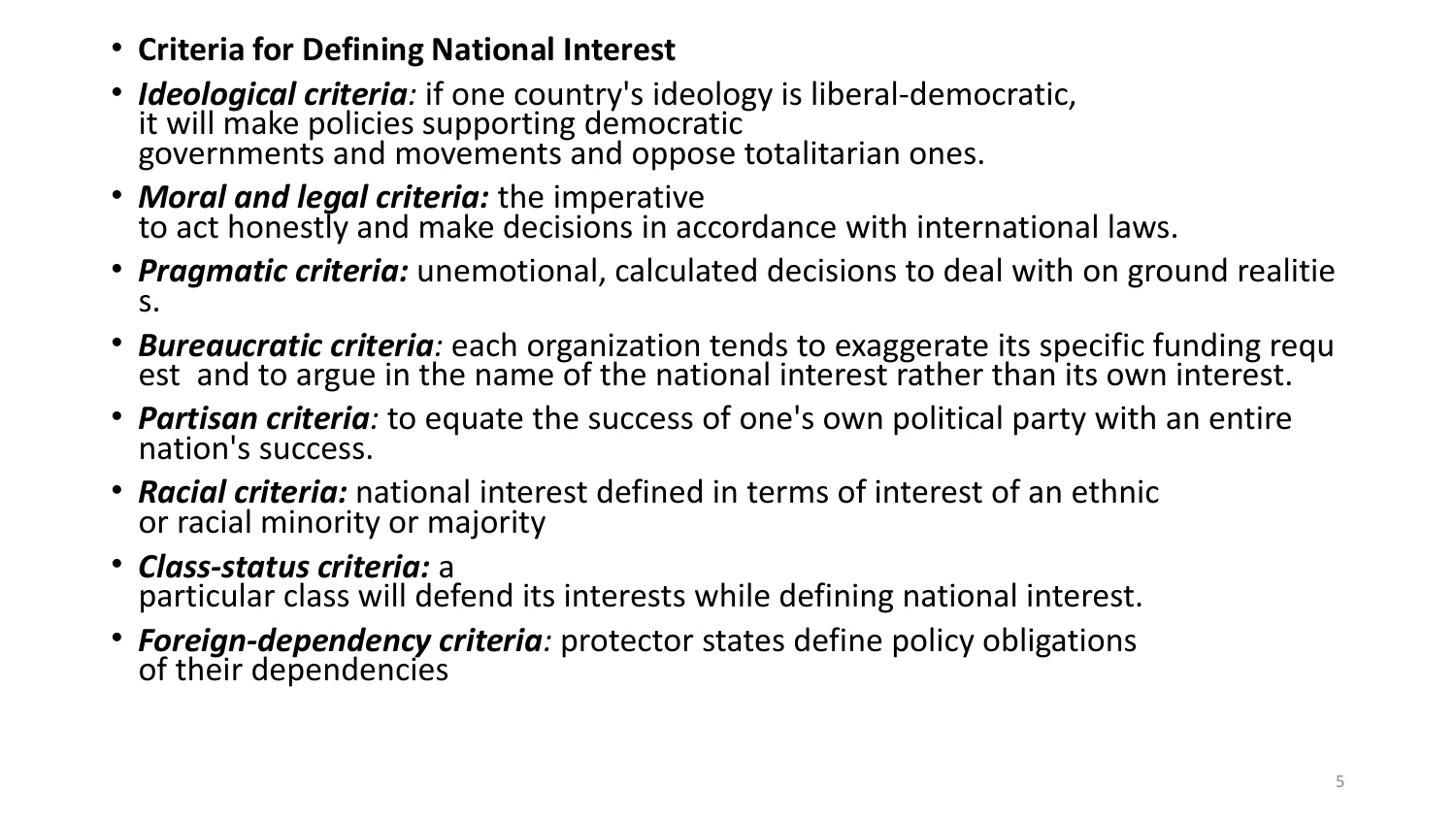- **Classification of National Interest**
- There are several classification of National Interest.
- For eg., Thomas W. Robinson has broadly classified the national interests into six categories:
- **Primary Interests**. These include the preservation of physical, political, and cultural identity of the state.
- **Secondary Interests**. These are less important than the primary interests though quite vital to the existence of the state.
- **Permanent Interests**. These refer to the relatively constant and longterm interest of the state and a change therein is rather slow. Nigeria's afrocentric interest is an example of its permanent interest.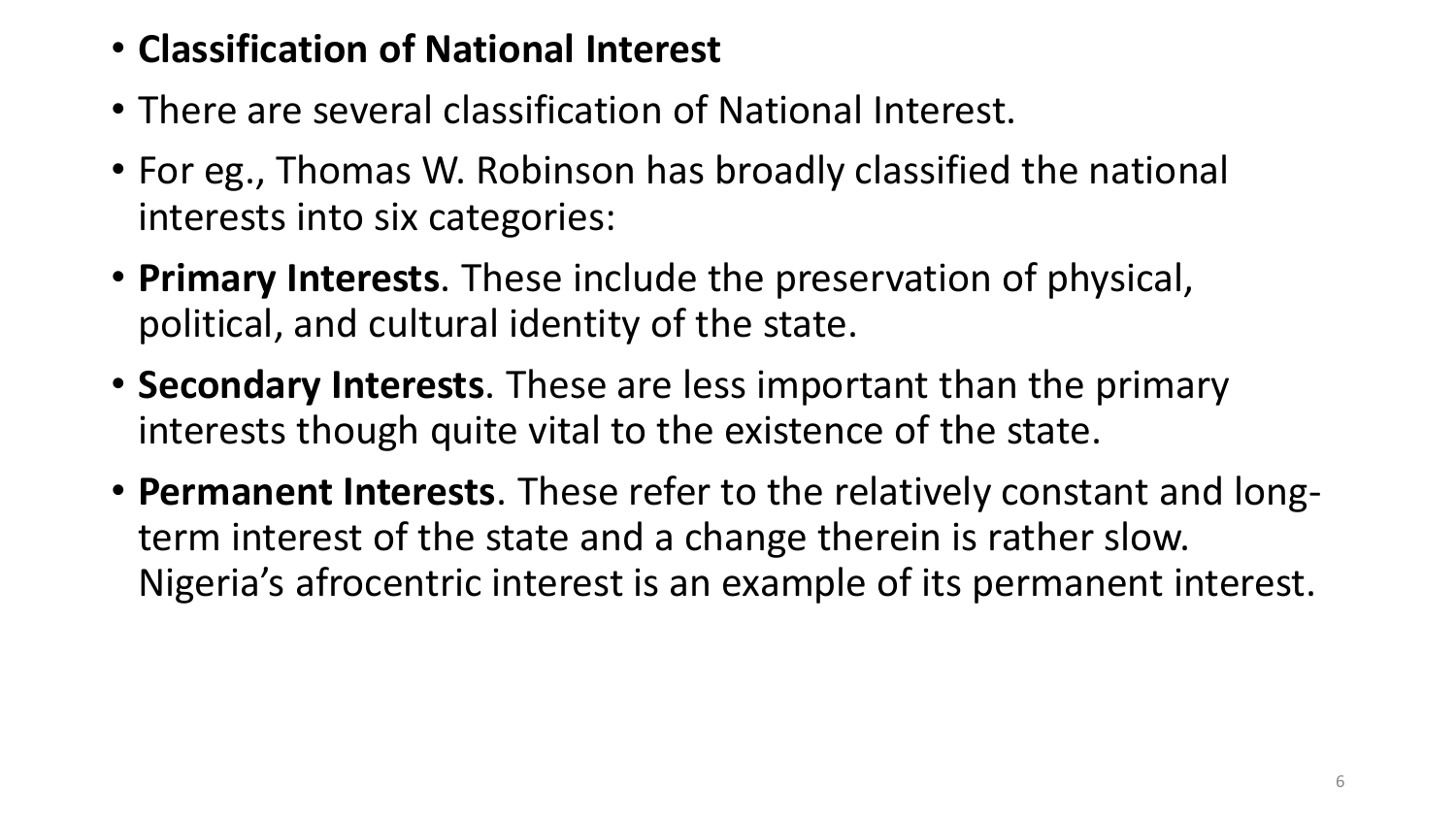- **Variable Interests.** These refer to the interests of a nation, which are considered vital for national good in a given set of circumstances. Changed situations or circumstances may make such interest redundant being no-more-required. For instance, the US interest to contain the influence of USSR ceased to exist after the demise of Cold War.
- **General Interests**. These refer to those positive conditions which apply to a large number of nations or in a several specified fields such as economics, trade, diplomatic intercourse etc. For instance it is in general interest of Pakistan to maintain strategic military balance in South Asia.
- **Specific Interests**. Through the logical outgrowth of the general interest, specific interests are defined in terms of time or space. For instance, it was in Pakistan's interest to combat terrorism in all its forms and manifestation or it was in the US interest to support other nations in combating communist insurgencies during the Cold War.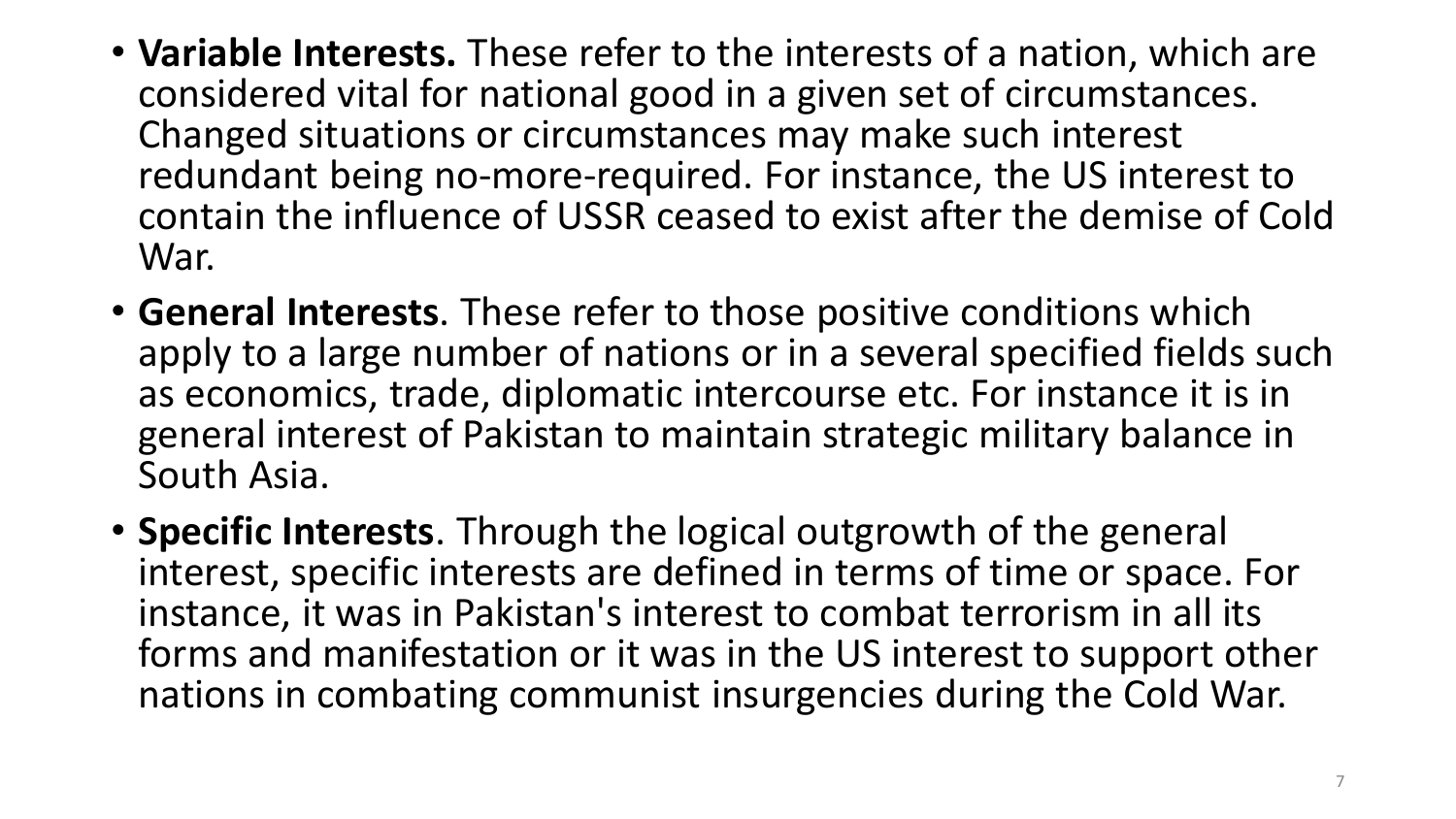- Robinson also refers to three other interests which he calls "international interests." These include *identical interests, complementary interests and conflicting interest.*
- **Joseph Frankel's Classification**.
- Joseph Frankel proposed a classification of the uses of the term 'national interest' into 'aspirational', 'operational', 'explanatory' and 'polemical'.
- • **Aspirational Interests**. On the aspirational level, national interest refers to some ideal set of goals, which the states would like to realize. These are often fuelled by ideological leaning, cultural makeup, public aspirations and historical memories. Pakistan-China all-weather and time tested friendship, which is deemed "higher than mountains, deeper than the ocean, stronger than steel and sweeter than honey" by the two nations has aspirational linkage that stems from pleasant memories of support to each other on domestic and international levels through decades.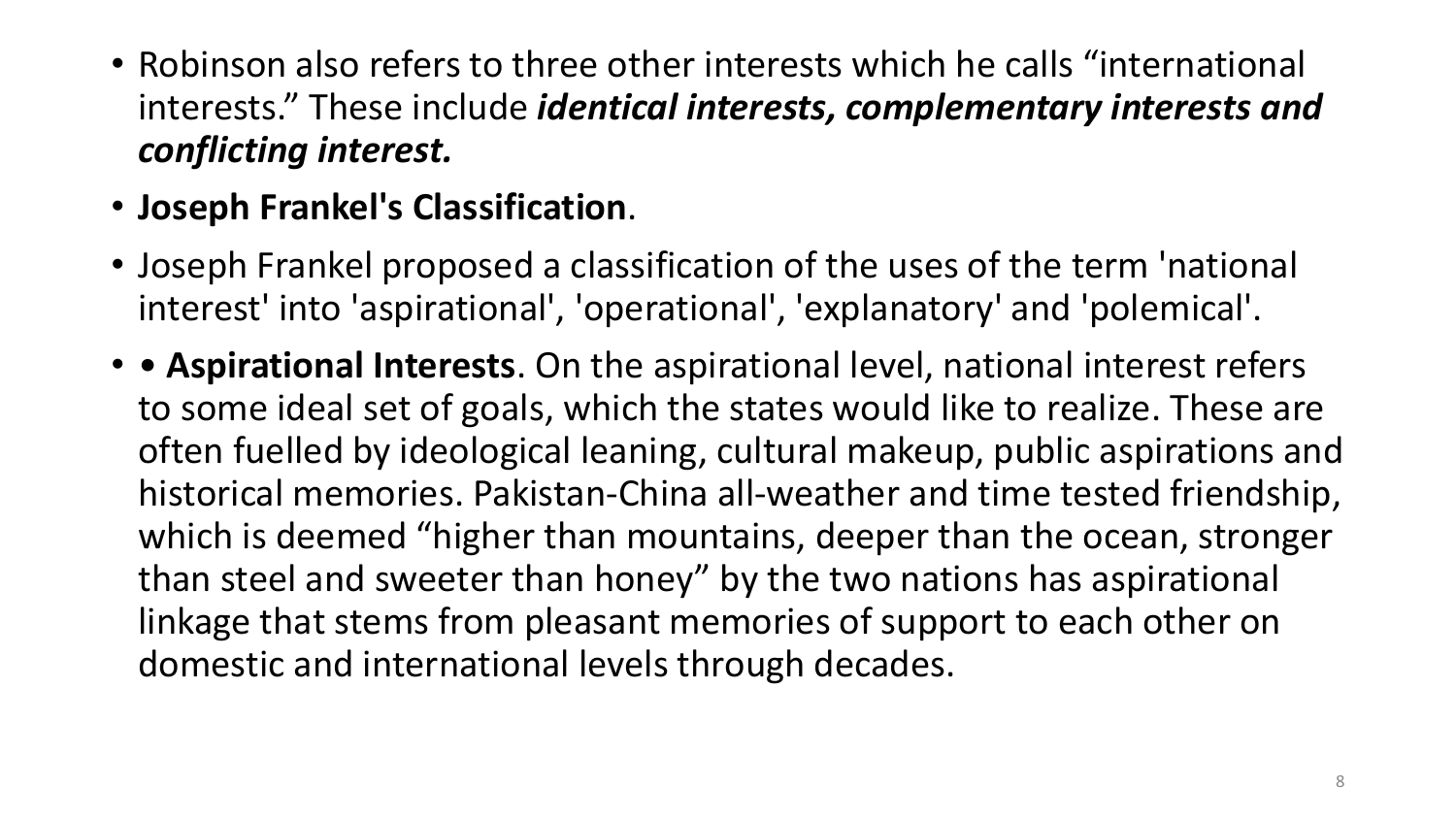- **Operational Interests**. At the operational level, national interest is the sum total of interest and policies actually pursued.
- • **Explanatory-Polemical**. At the explanatory-polemical level, in political argument, the concept of national interest is used to explain, evaluate, rationalize or criticize foreign policy.
- **Categorization by the Commission on America's National Interests.**
- The Commission on America's National Interests, in its July 2000 report on America's National Interests identified a hierarchy of US national interests:
- i) "vital interests,"
- ii) "extremely important interests,"
- iii)"important interests," and
- iv)"less important or secondary interests."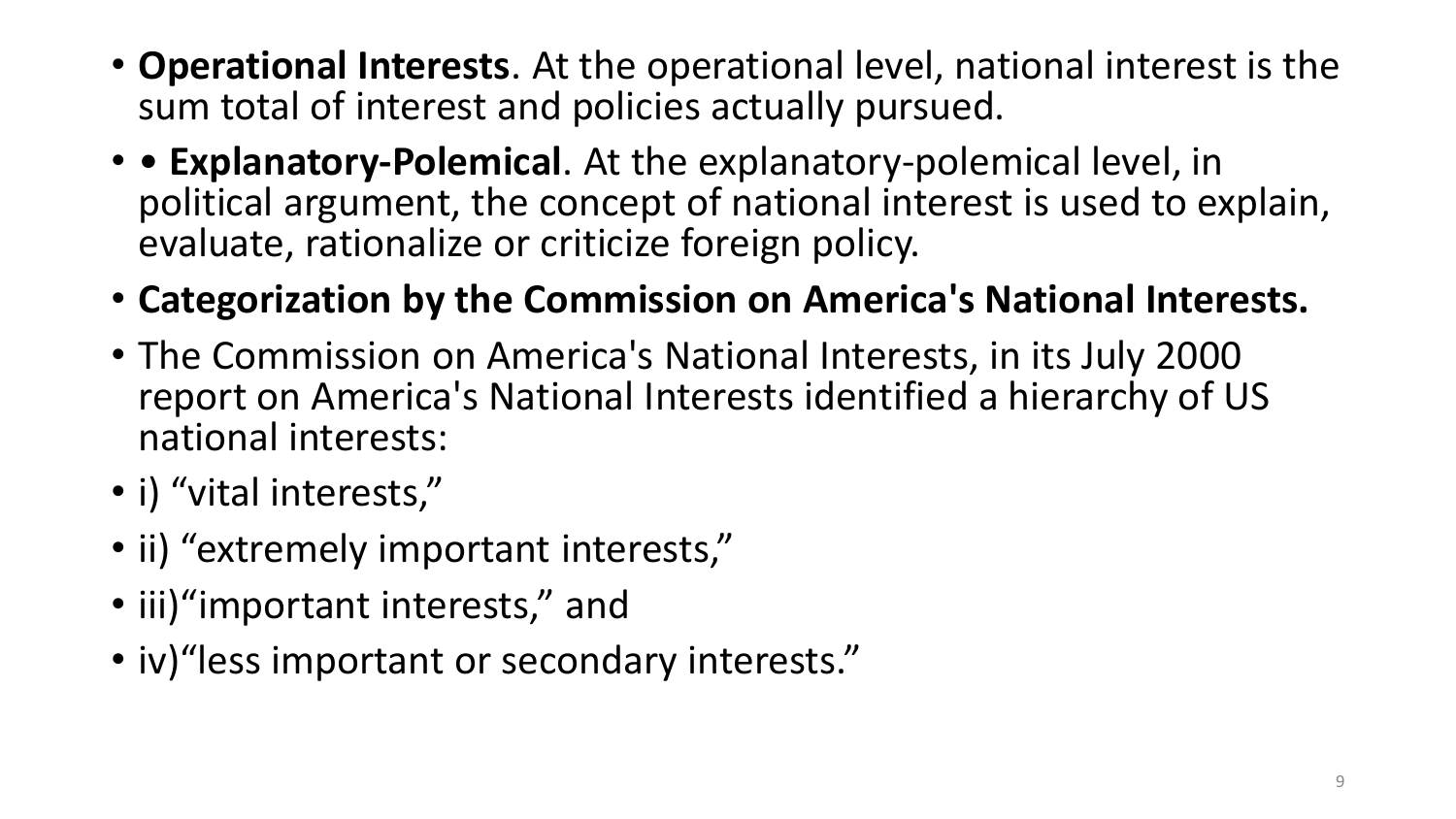- The commission defined the US national interests as follows:•
- **Vital National Interests**. Vital national interests are conditions that are strictly necessary to safeguard and enhance Americans' survival and well-being in a free and secure nation.
- **Extremely Important National Interests**. Extremely important national interests are conditions that, if compromised, would severely prejudice but not strictly imperil the ability of the US government to secure nation.
- • **Important National Interests**. Important national interests are conditions that, if compromised, would have major negative consequences for the ability of the US government to safeguard and enhance the well-being of Americans in a free and secure nation.
- • **Less Important or Secondary National Interests**. Less important or secondary national interests are not unimportant. They are desirable conditions.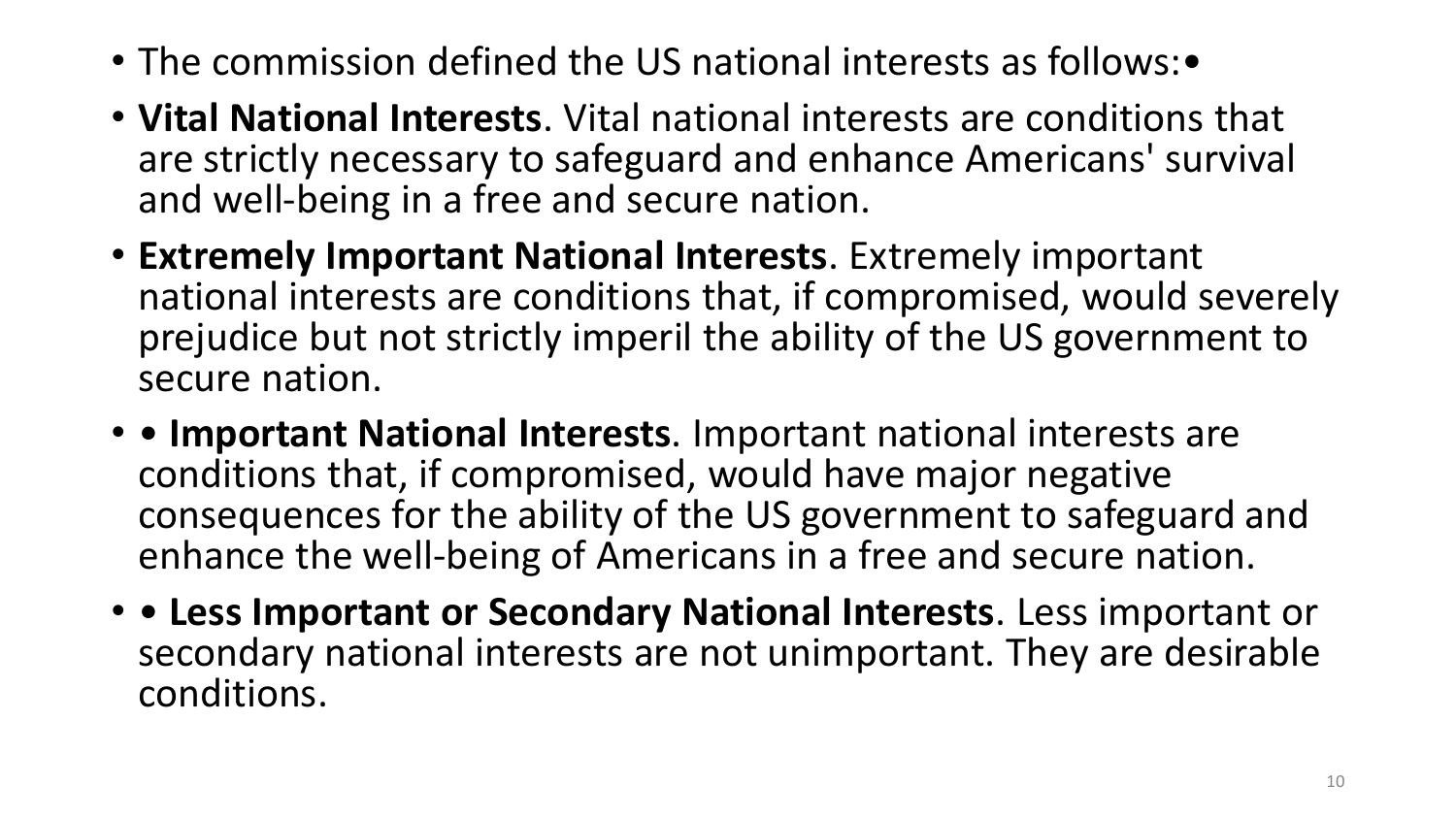- Another classification is the one that identifies national interest in terms of:
- i) vital
- ii) important
- iii) peripheral
- Vital
	- Assure a state its security, its freedom and independence, protection of its institutions, and enshrinement of its values
	- A nation is willing to expend blood and treasure, in short to do whatever it takes, to defend its vital interests
	- If unfulfilled will have immediate consequence for critical national interests.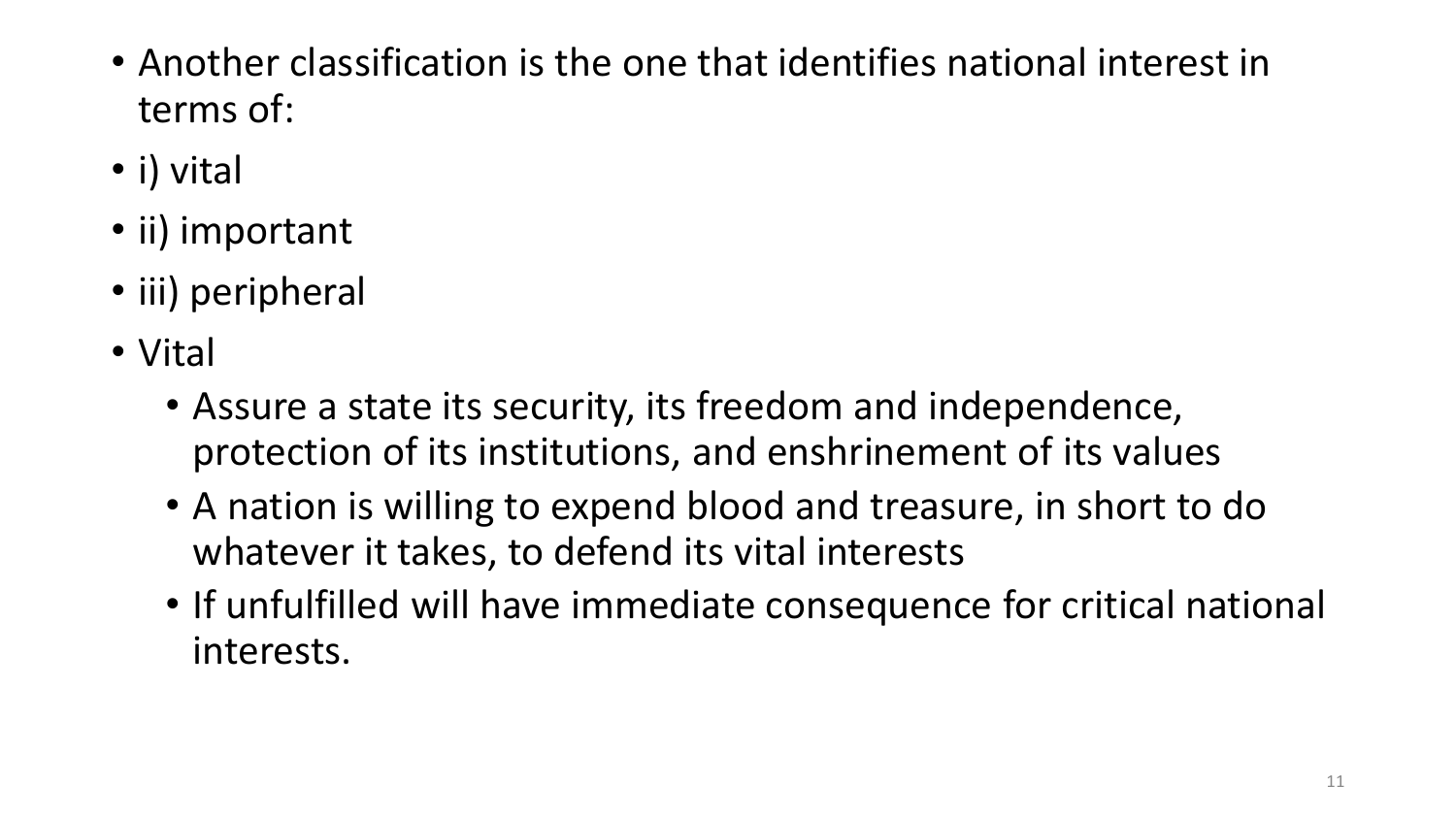- Important
	- Do not affect national survival, but they do affect importantly the national well-being and the character of the world in which nation exists
	- If unfulfilled, will result in damage that will eventually affect critical national interests
	- However, the use of force is not automatically deemed necessary to protect an important interest
- Peripheral
	- If unfulfilled, will result in damage that is unlikely to affect critical national interests
	- Does not really pose a threat to the nation as a whole (although it may affect some private interests)
	- The nation may or may not seek to defend a peripheral interest depending on the relative cost of the endeavor and the importance of the interest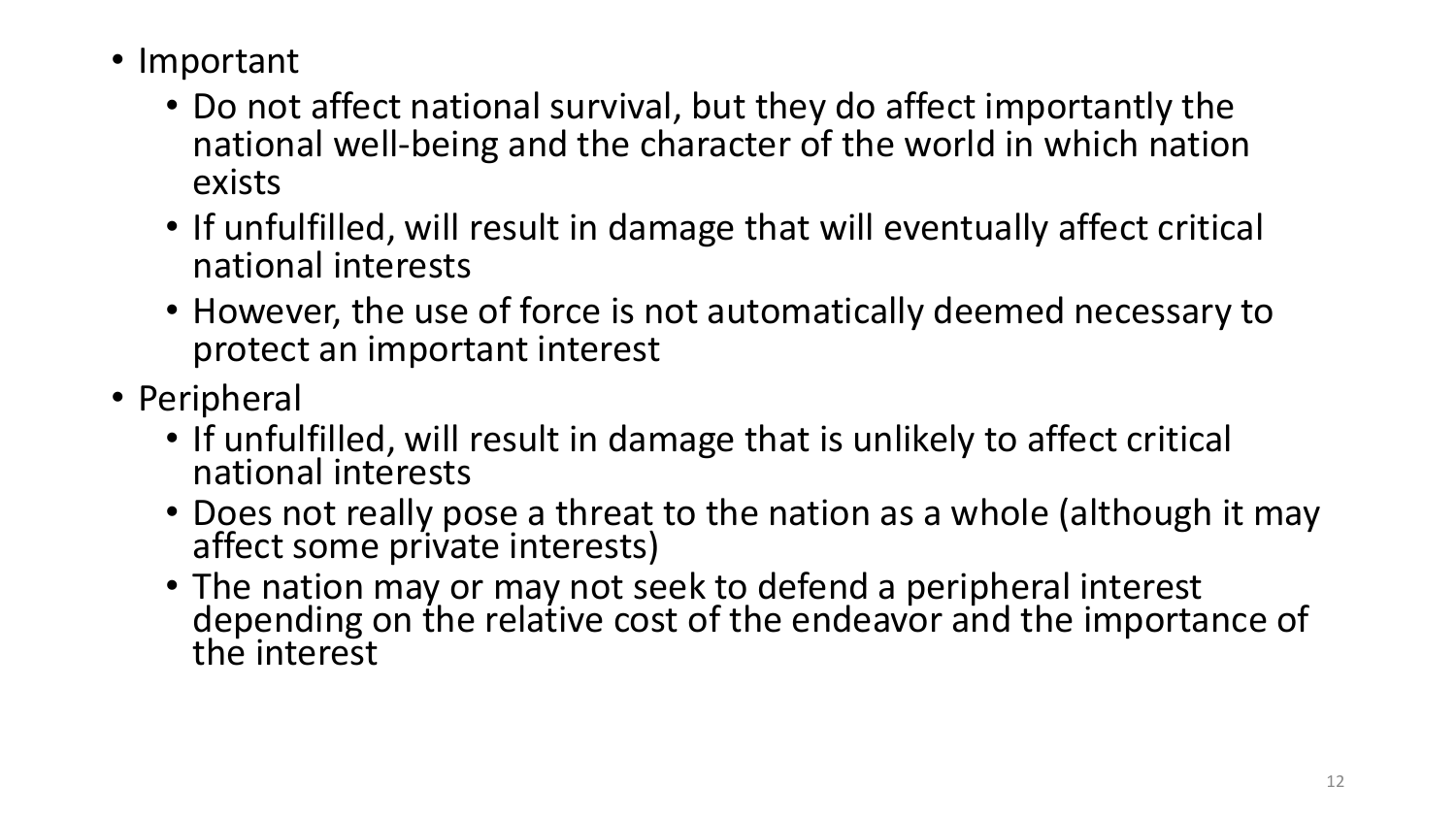- A more comprehensive classification of national interest is as follows:
- 1) Based on *Content,* national interests can be classified into:
	- $\checkmark$  political interests,
	- $\checkmark$  security interests,
	- $\checkmark$  economic interests, and
	- $\checkmark$  cultural interests
- Under each of these general categories interests can be subdivided into even more concrete interests.
- Political interests can be divided into political independence, state sovereignty, and international status, etc. A nation's political interests are the concentrated expression of all national interests, with the core being state sovereignty.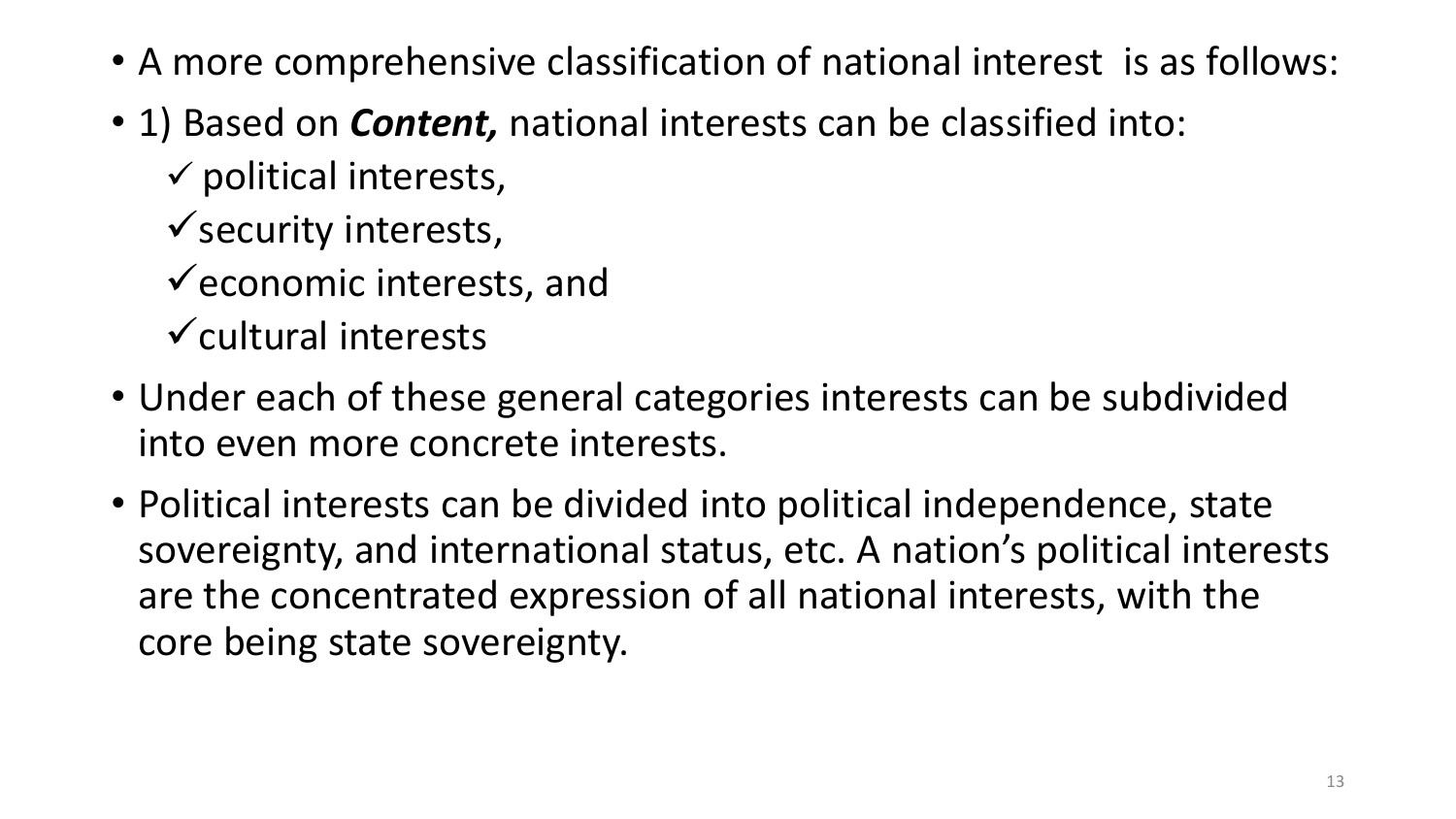- Security interests can be divided into military superiority, territorial security, maritime interests and so on. Security interests are the foundation of the national interest. Only when security interests are met to a certain degree can other national interests be realized.
- Economic interests can be divided into the export/import trade, the attraction of international financing, overseas investment, import/export of technology, etc. Economic interests are the most constant national interests. When a country's survival is reasonably secured, its foreign policy pursues economic interest as the most important interest. Therefore, economic interests may also be called a fundamental interest or ultimate interest.
- Cultural interests may include national culture propagation, protection from foreign decadent ideas, etc. Cultural interests are the spiritual aspect of the national interest, one that is relatively difficult to realize.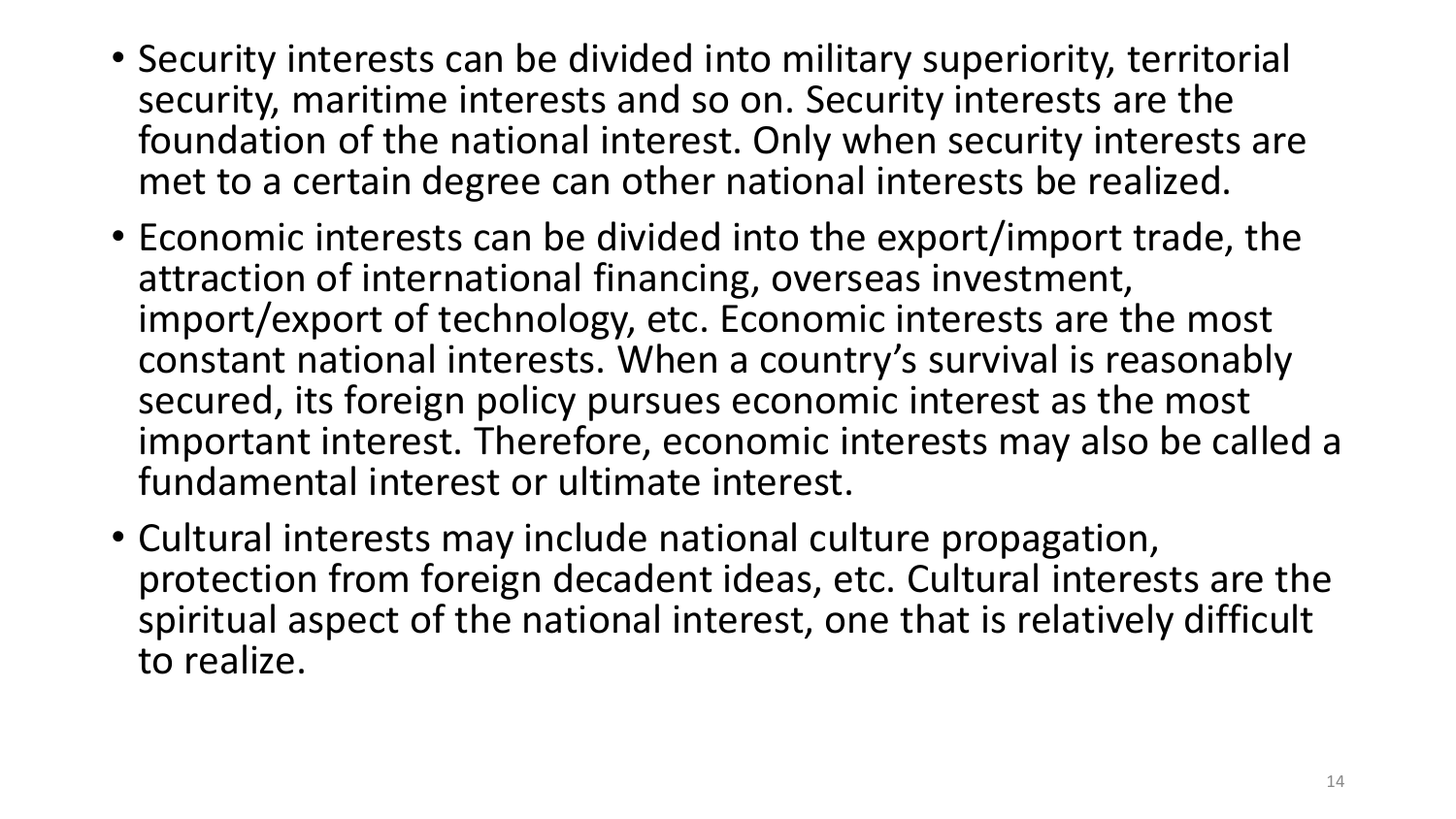#### • **Components of National Interest based on content**

| <b>Security Interests</b><br>include such things as:                                                                                                                                                                                                                                                         | <b>Economic Interests</b><br>include such things as:                                                                                                                                                                                                                                     | <b>Ideological Interests</b><br>Include such things as:                                                                                                                                                                         |
|--------------------------------------------------------------------------------------------------------------------------------------------------------------------------------------------------------------------------------------------------------------------------------------------------------------|------------------------------------------------------------------------------------------------------------------------------------------------------------------------------------------------------------------------------------------------------------------------------------------|---------------------------------------------------------------------------------------------------------------------------------------------------------------------------------------------------------------------------------|
| • protecting national borders<br>• ensuring the safety of<br>citizens<br>from harm by foreign enemies<br>• protecting allies<br>• protecting areas of military<br>importance (military supply<br>routes, allies that host military<br>bases, etc.)<br>• protecting bases and<br>sources of<br>national power | • protecting and/or<br>promoting<br>an adequate standard of<br>living for domestic citizens<br>• protecting and/or<br>promoting<br>adequate levels of domestic<br>employment<br>• ensuring economic<br>development<br>and growth<br>• establishing trade relations<br>with other nations | • protecting and/or<br>promoting a<br>just/moral way of life<br>• protecting and/or<br>promoting a<br>just/moral system of politics,<br>law, and government<br>• protecting and/or<br>promoting a<br>just/moral economic system |
|                                                                                                                                                                                                                                                                                                              |                                                                                                                                                                                                                                                                                          |                                                                                                                                                                                                                                 |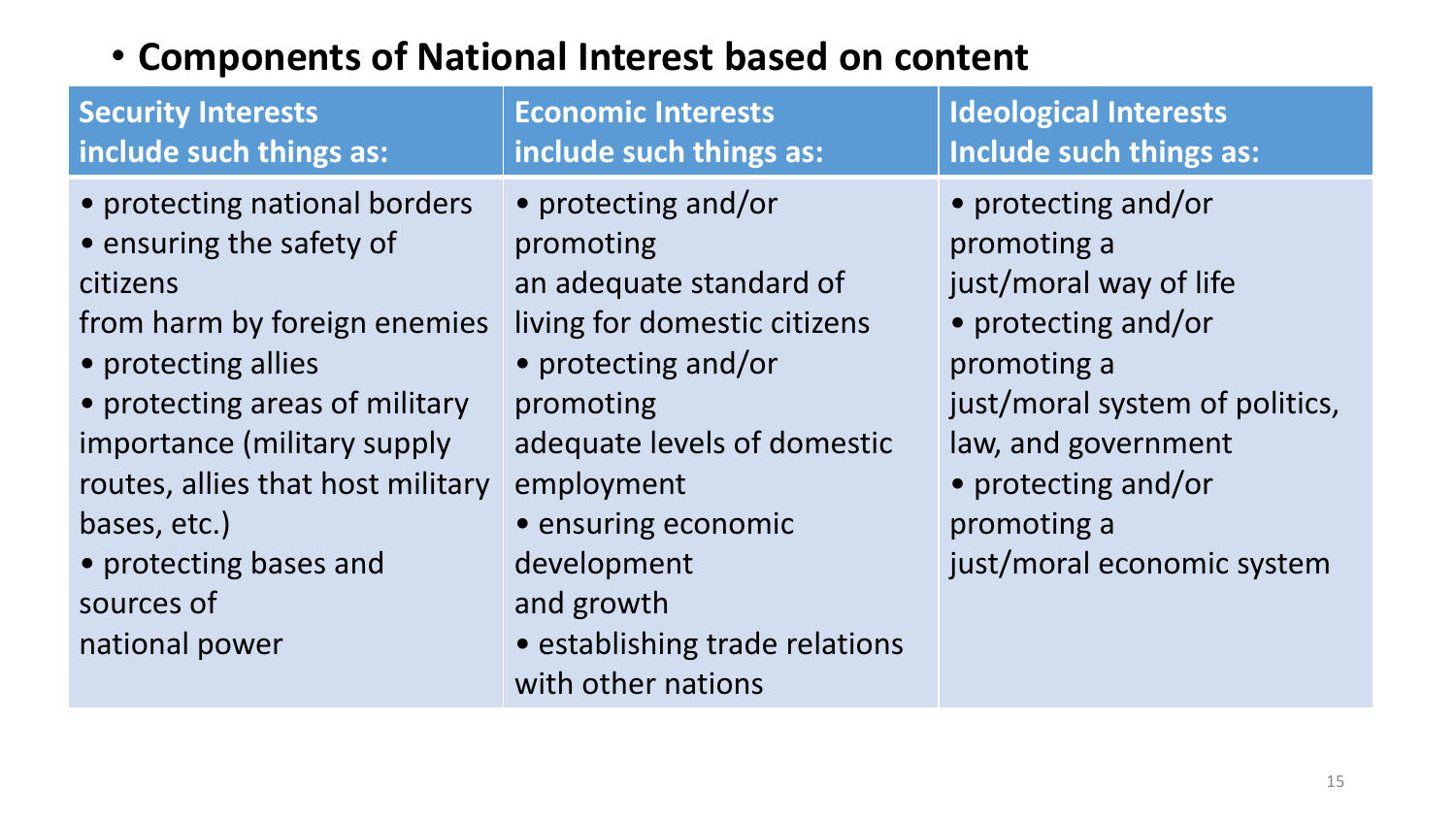| <b>Security Interests</b>                                                                                                                                                                                                                                                                                            | <b>Economic Interests</b>                                                                                                                                                                                                                               | <b>Ideological Interests</b>                                                                                                                                                                                                     |
|----------------------------------------------------------------------------------------------------------------------------------------------------------------------------------------------------------------------------------------------------------------------------------------------------------------------|---------------------------------------------------------------------------------------------------------------------------------------------------------------------------------------------------------------------------------------------------------|----------------------------------------------------------------------------------------------------------------------------------------------------------------------------------------------------------------------------------|
| include such things as:                                                                                                                                                                                                                                                                                              | include such things as:                                                                                                                                                                                                                                 | Include such things as:                                                                                                                                                                                                          |
| preventing foreign<br>intrusions into your<br>national territorial regions<br>• maintaining military<br>power and capacity to<br>project power where and<br>as needed to protect<br>national sovereignty and<br>security interests<br>• maintaining knowledge<br>regarding potential threats<br>to national security | protecting economic<br>investment abroad and at<br>home<br>• protecting the means<br>and routes of trade<br>• protecting the<br>competiveness of key<br>domestic industries<br>• maintaining economic<br>power to ensure economic<br>self-determination | • protecting and/or<br>promoting<br>the cultural and/or<br>religious<br>values of a nation or a<br>people<br>• advancing and<br>protecting a<br>universal conception of<br>freedom,<br>justice, progress and/or<br>human dignity |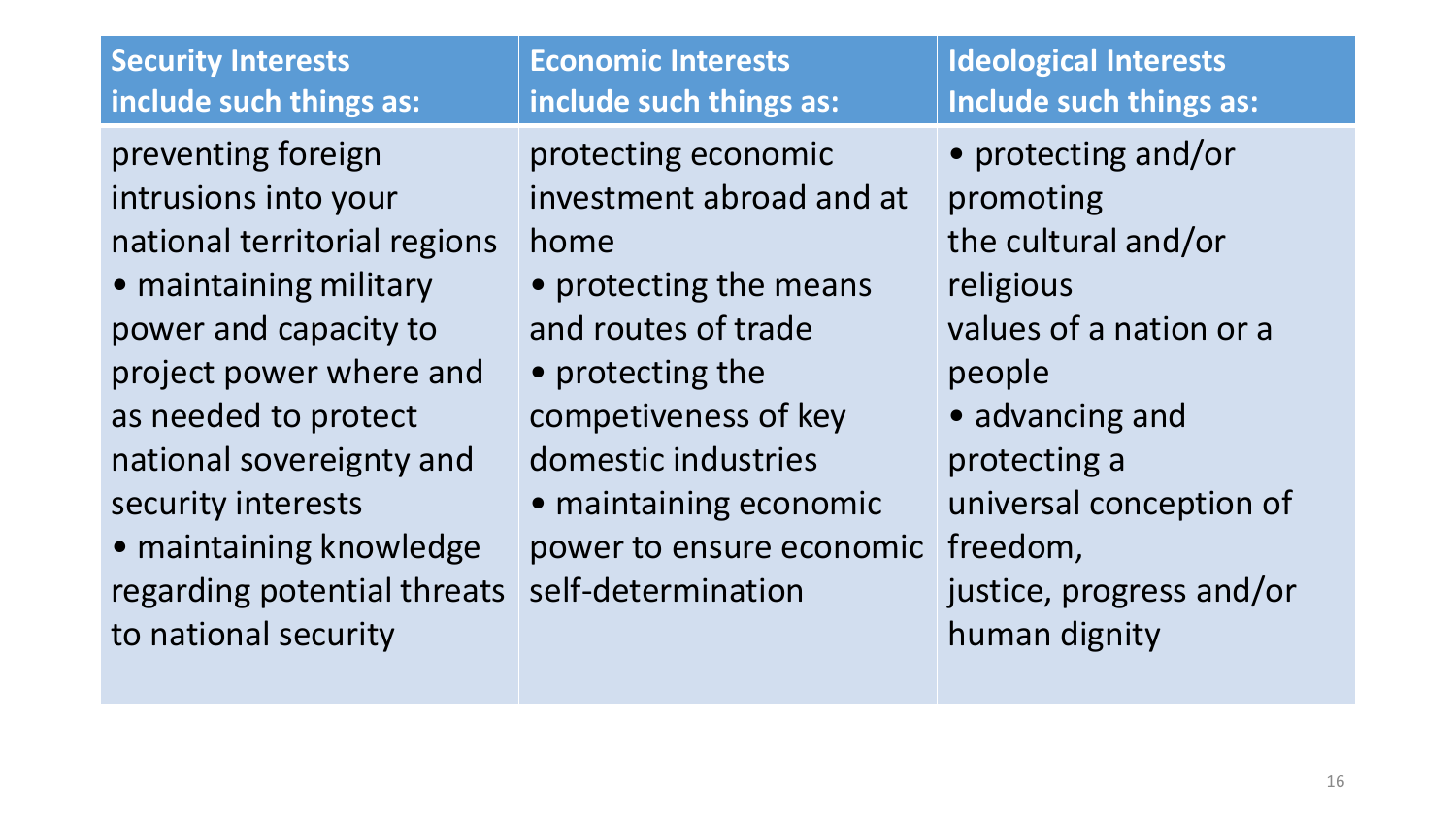• 2) Based on the *time span* for attaining an interest, national interests can be divided into:

 $\checkmark$  constant interests, which are perpetual and most stable;

- $\checkmark$  variable interests, which can further be divided into long-term, middle-term and short-term interests.
- Constant interests will not disappear until the nation state itself disappears. If a nation state wants to exist, it cannot give up this kind of interest. Examples include territorial integrity, national independence, state sovereignty, and the ability to pursue economic development.
- Under variable interests, long-term interests are relatively stable national interests. They are pursued by a state over a long period of time and include interests like the ecological balance, military nuclear force and industrial modernization.
- These interests arise when human society develops to a certain level. Among these interests, some may end with the demise of states.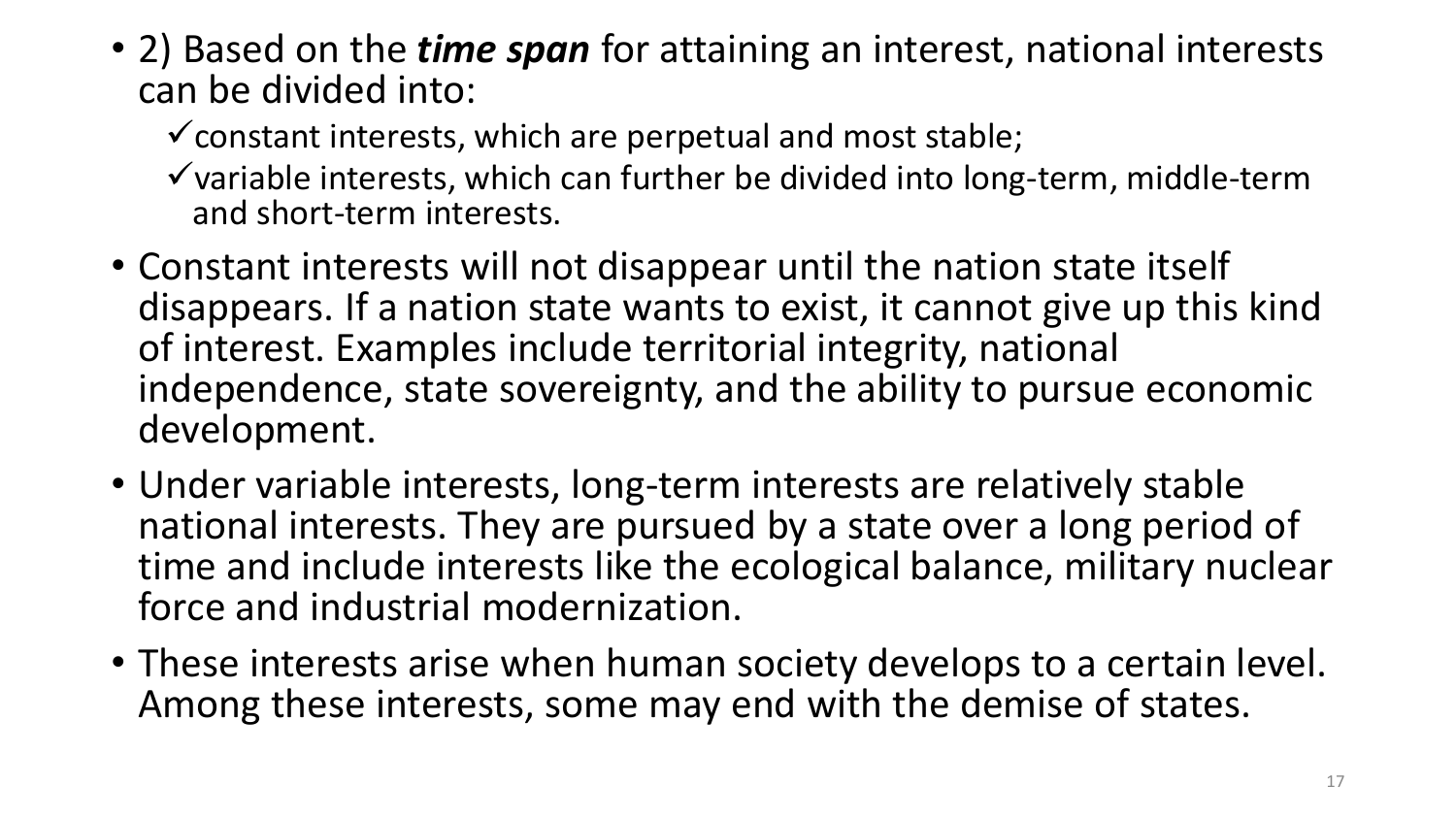- But most interests will disappear before the disappearance of the nation state as an entity, depending on the progress of science and technology. During WWI and WWII, copper was the only material used in shells and therefore was an important strategic material.
- With the development of the plastics industry and the invention of new materials, the strategic use of copper was drastically decreased. Since the second half of the 1960s, the price of copper has dropped dramatically. Today, the need for copper is no longer an important national economic interest for most countries.
- Mid-term interests are national interests over a fixed period of time. They usually last a few years or several decades. Examples include importing certain types of advanced military or scientific technology, striving for a certain kind of economic aid and so on.
- Short-term interests are the most unstable of all interests. They change with almost any other change in the international environment. They are temporal interests that most countries pursue. Examples include striving for commercial loans, adjusting tariffs and lobbying for a price change in a particular commodity.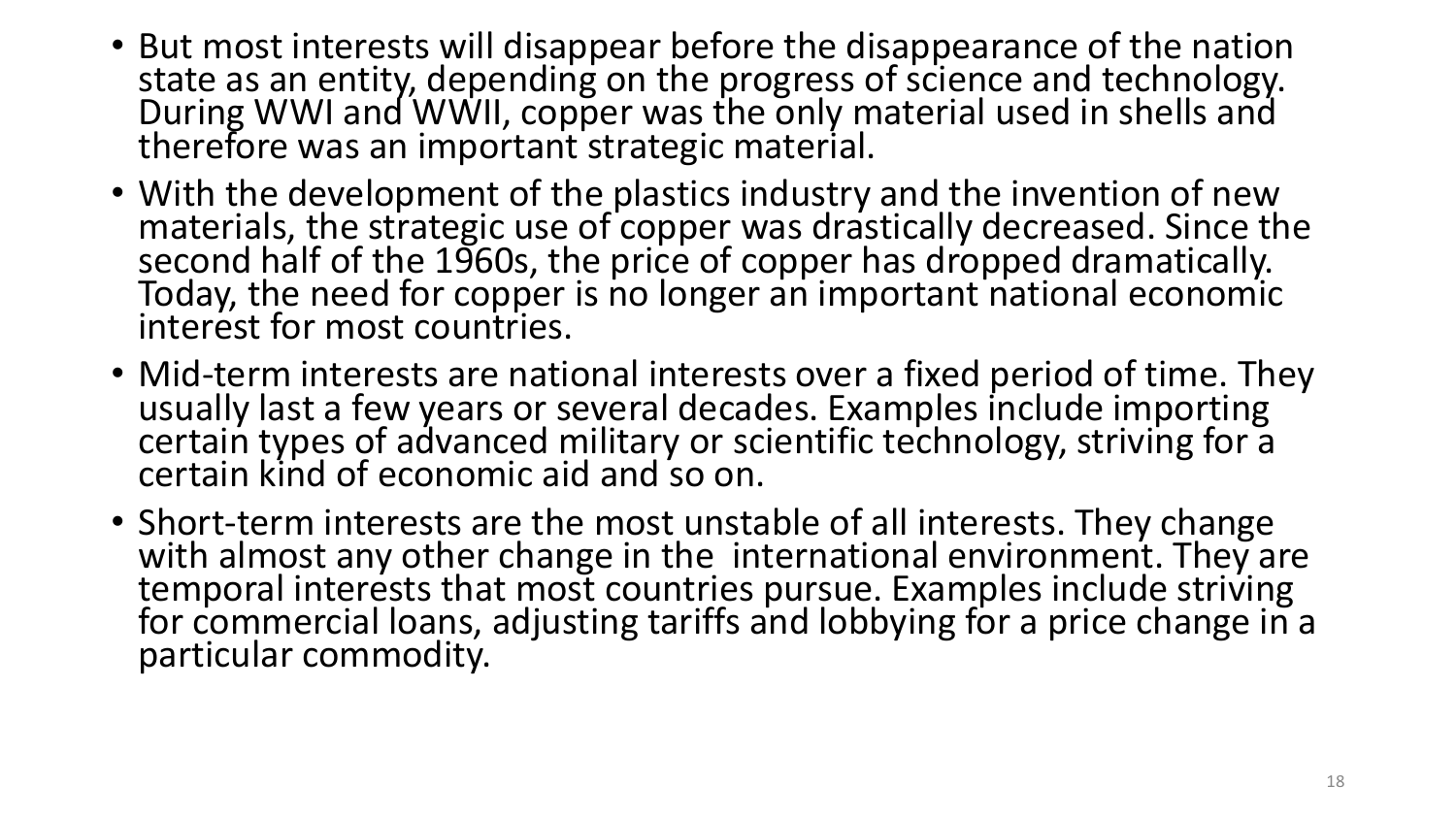- 3) Based on *importance*, national interests can be divided into:  $\checkmark$  vital interests,
	- $\checkmark$  extremely important interests,
	- $\checkmark$  just important interests and
	- $\checkmark$  less important interests
- *Vital interests* are related to people's life and security as well as to the long-term stability of a country's political system and economic life, territorial integrity, political independence, economic independence and the continuation of the political system.
- *Extremely important interests* include a favorable international strategic balance, the maintenance of national prestige, the ability to choose one's model for development, and the guarantee of important economic interests, etc.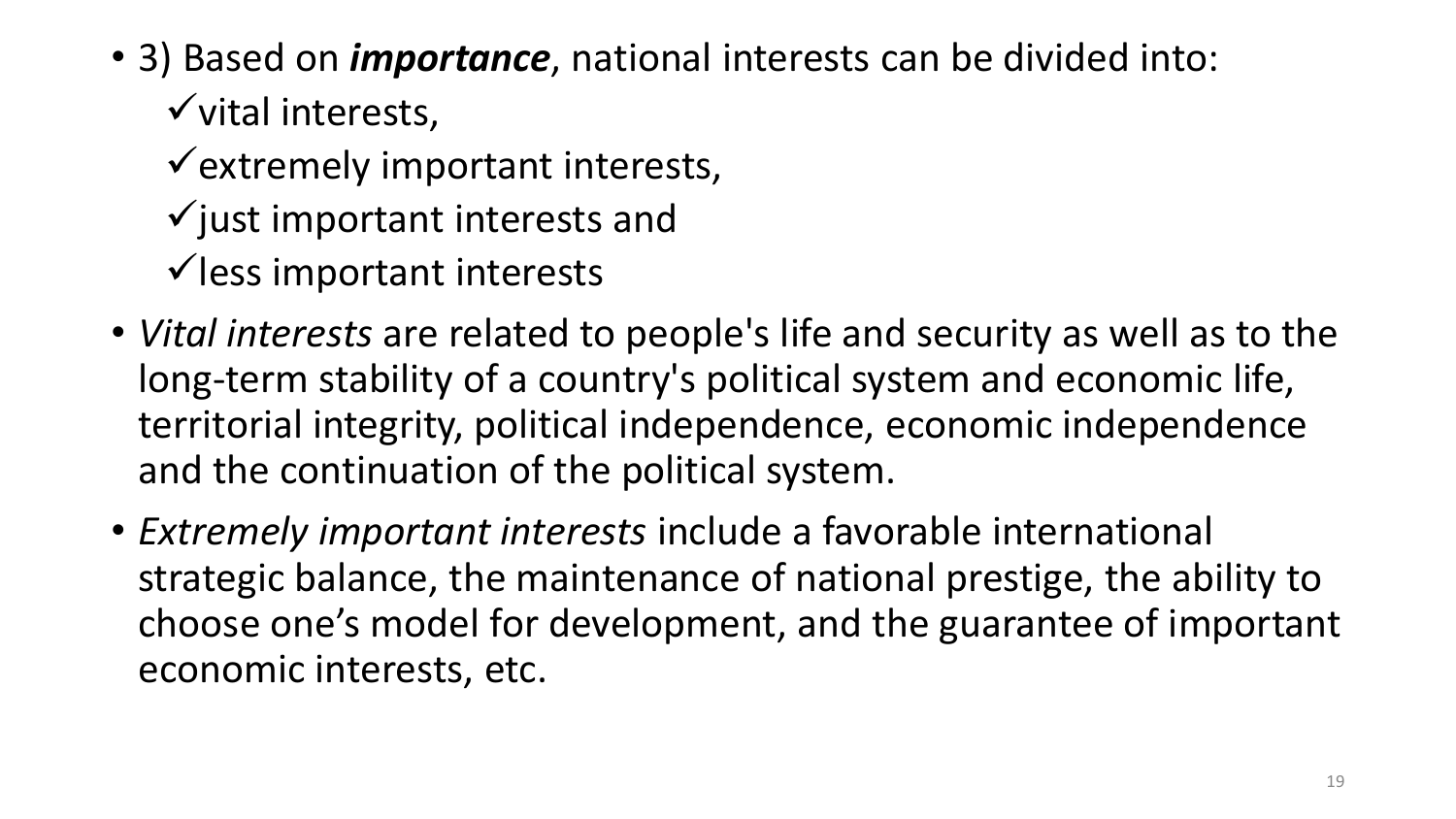- *Just important interests* are interests pursued when there is not an obvious threat, such as expansion of the export market, maintenance of technological superiority, attracting international investment, maintaining international political stability, improving friendly bilateral relations and so on.
- *Less important interests* are interests that do not seriously affect national security or strategic economic interests. Examples would be a company or an individual's security and economic interest overseas.
- 4) Based on the *scope of interest*, national interests can be divided into:
	- $\checkmark$  universal interests,
	- $\checkmark$  partial interests and
	- $\checkmark$  individual interests.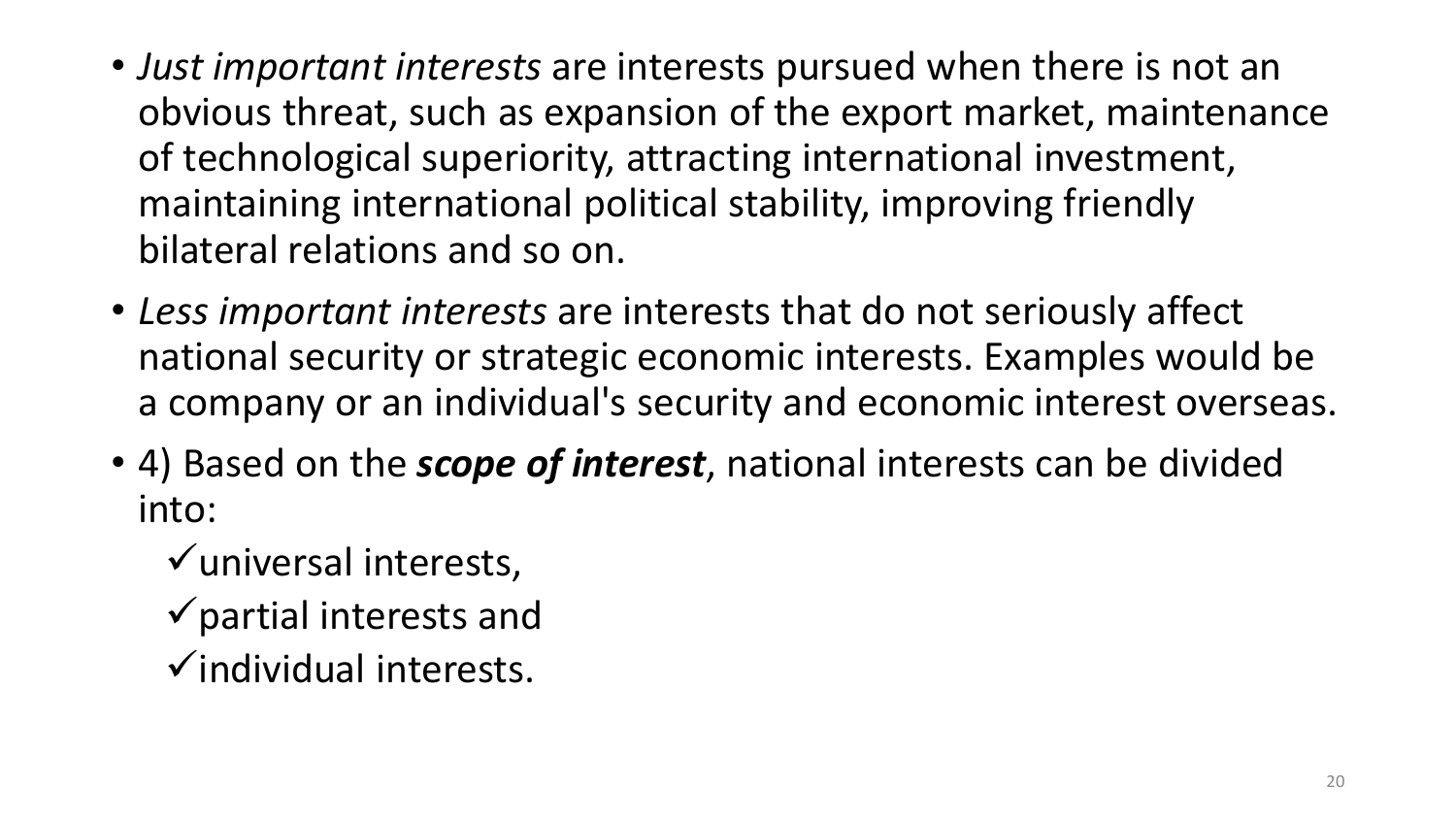- *Universal interests* are those interests pursued by every sovereign state, such as state sovereignty, international status, the security of the population and so on.
- *Partial interests* are those pursued only by some countries. They would include the international order and leadership position pursued by superpowers; dominating roles in regional affairs and regional cooperation pursued by countries in a defined area, mutual security and alliances pursued by militarily allied countries and so forth.
- *Individual interests* include those of a single country that are different from the interests of other countries. For example, after the Cold War, China accelerated its economic development and pursued modernization to catch up with developed countries; Russia is striving for political stability, seeking to avoid further national splintering; and the US wants to maintain American dominance, establishing a new world order under it's leadership.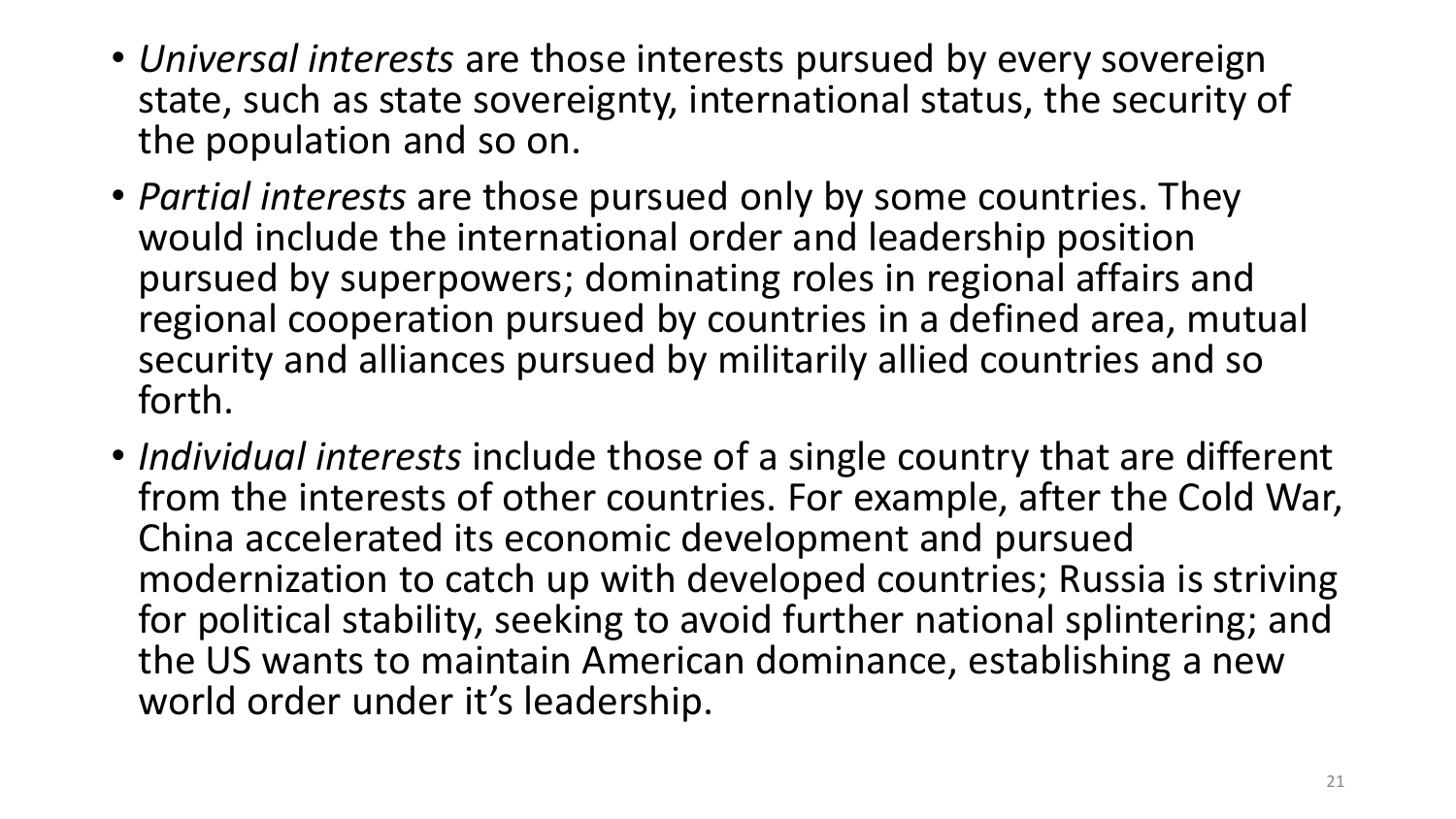- 5) National interests can also be classified into *common versus conflicting interests*, according to the nature of the interest;
- *unified or supplemental interests*, based on the relationship between interests;
- *general and special interests*, as determined by the function of the interest;
- *physical and spiritual interests*, based on the attributes of the interest;
- *developed countries' and developing countries' interests*, as determined by the level of development; and, finally,
- *socialist countries' versus capitalist countries' interests*, based on the political systems involved.
- The classification of national interests then depends on the problems in international relations that we deal with.
- In order to clarify the nature and content of various problems we must classify national interests scientifically and reasonably.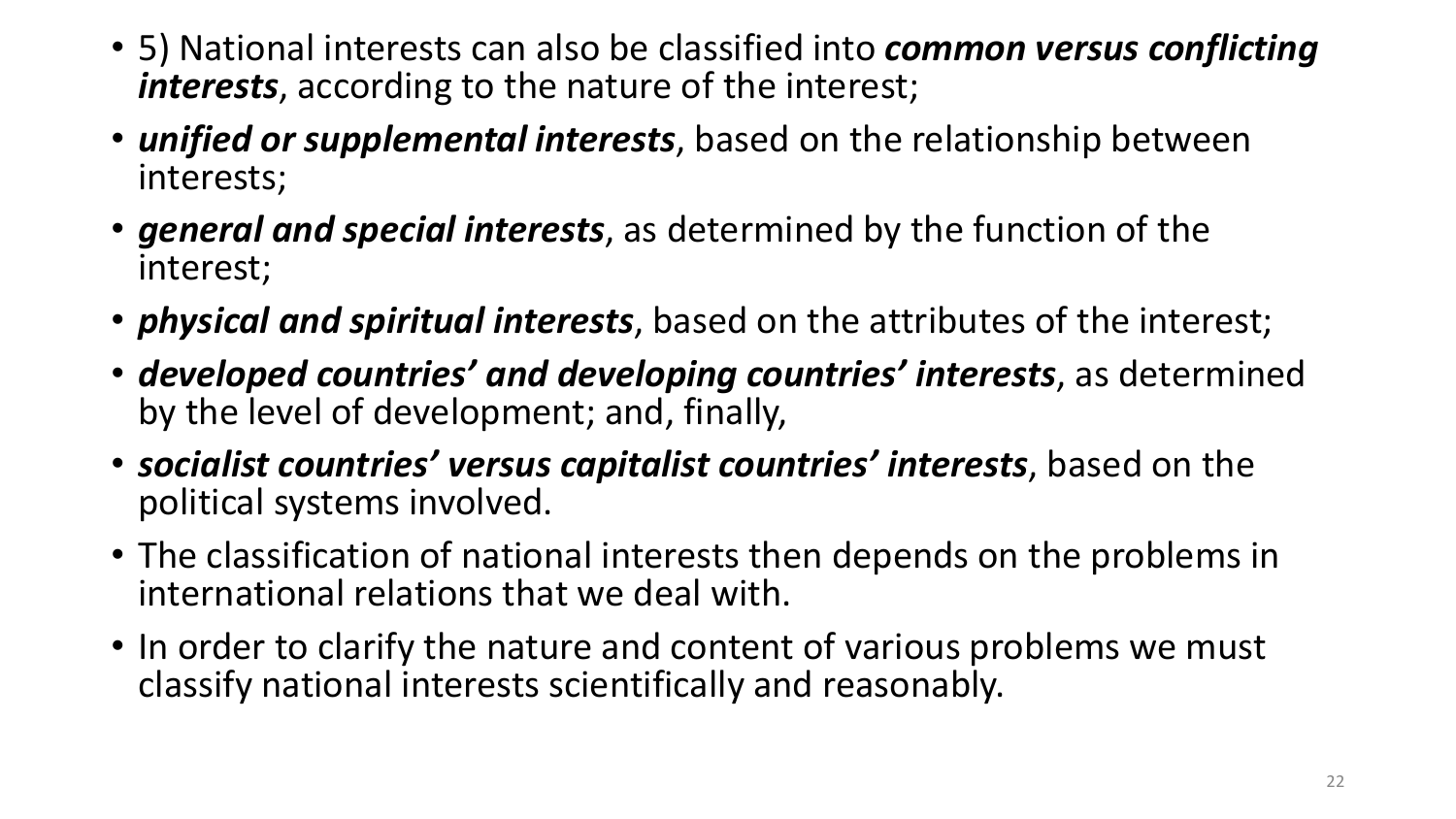- **Methods for Promoting and Securing National Interest**
- There are at least five popular methods by which states normally adopt to promote and secure their national interests in international relations. These include:
- i) Diplomatic negotiations
- ii) Alliances and Treaties
- iii) Coercive measures
- iv) Propaganda
- v) Economic means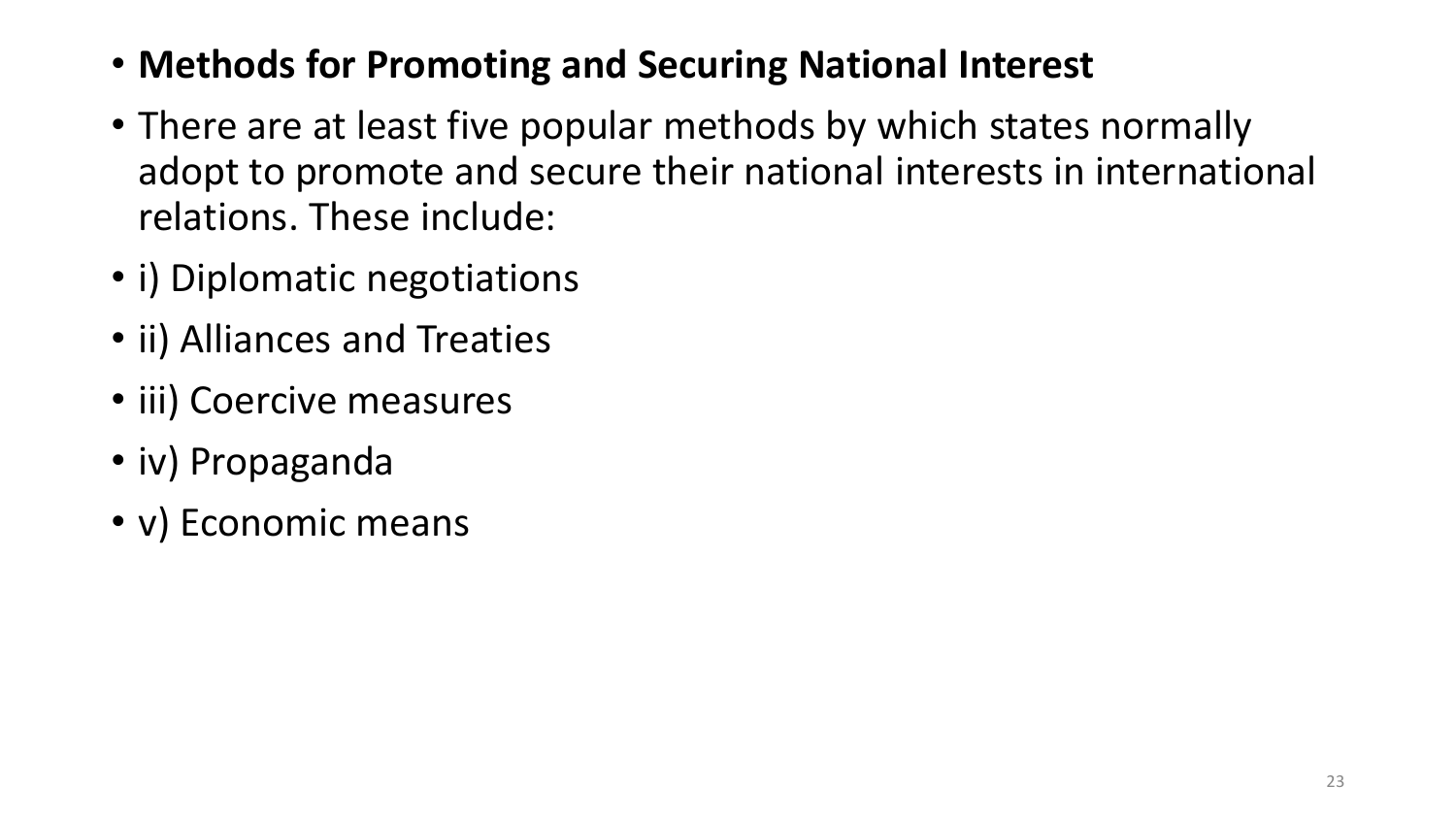## • **i) Diplomatic Negotiations**

- Diplomacy is a universally accepted means for securing national interests.
- It is through diplomacy that the foreign policy of a state is conducted. It seeks to secure the goals of national interests.
- Diplomatic negotiations are used to reconcile the divergent national interests of states through the process of "mutual give and take".
- Diplomats establish contacts with the decision-makers and diplomats of other nations and conduct negotiations for achieving the desired goals and objectives of national interests of their states.
- Diplomats use persuasion and threats, rewards and threats of denial of rewards as means for exercising power and securing goals of national interest as defined by foreign policy of their states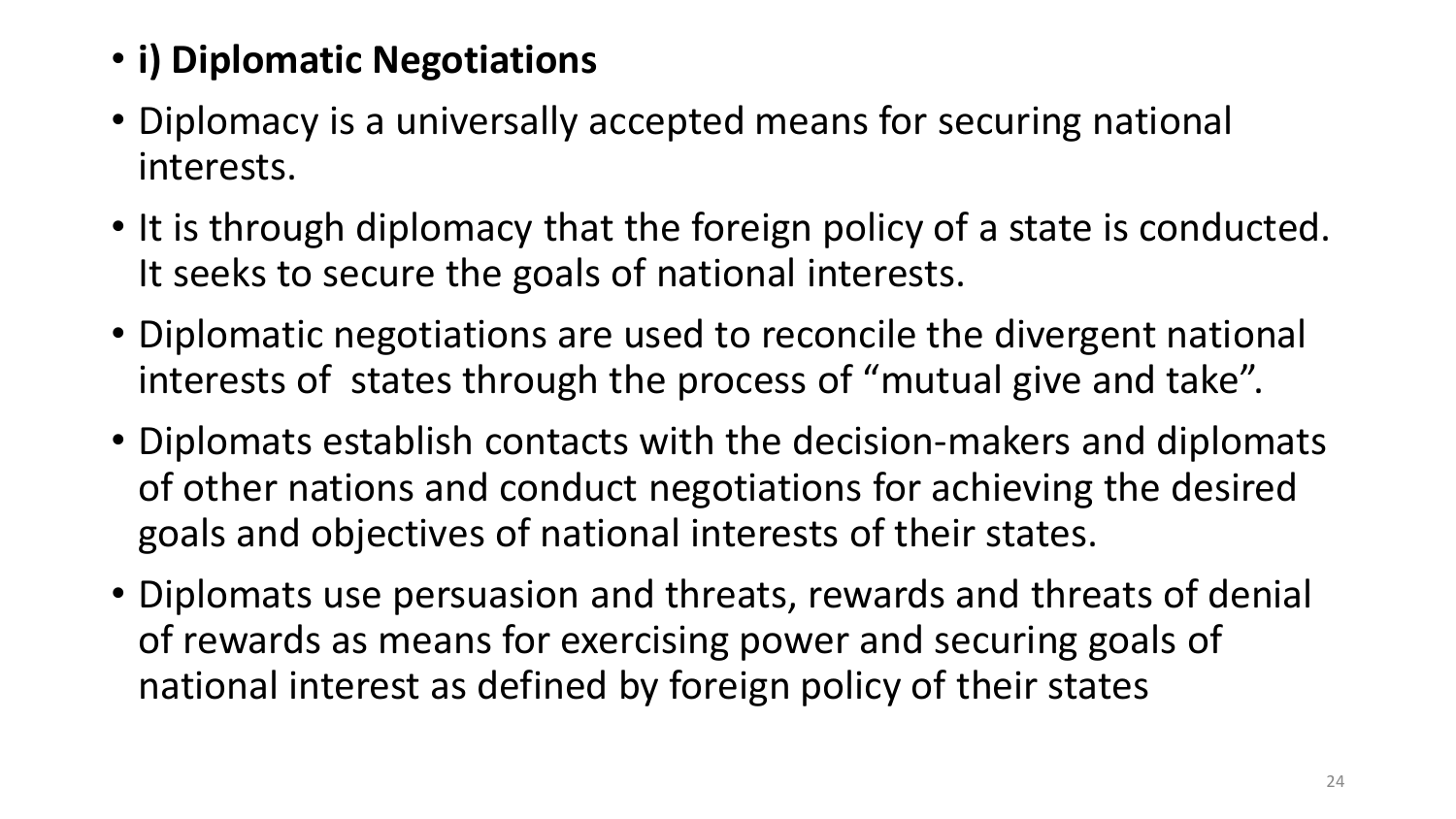- These prove fruitful only if the interests of concerned states are complementary or compatible.
- In such cases, an agreement can be reached through mutual bargaining.
- In the case of incompatible or conflicting interests, negotiations are virtually impossible.
- **ii) Alliances and Treaties**
- Alliances and Treaties are concluded by two or more states for securing their common interests.
- They mostly used for securing identical and complementary interests.
- However, even conflictual interests may lead to alliances and treaties with like-minded states against the common rivals or opponents.
- Alliances and treaties make it a legal obligation for the members of the alliances or signatories of the treaties to work for the promotion of agreed common interests.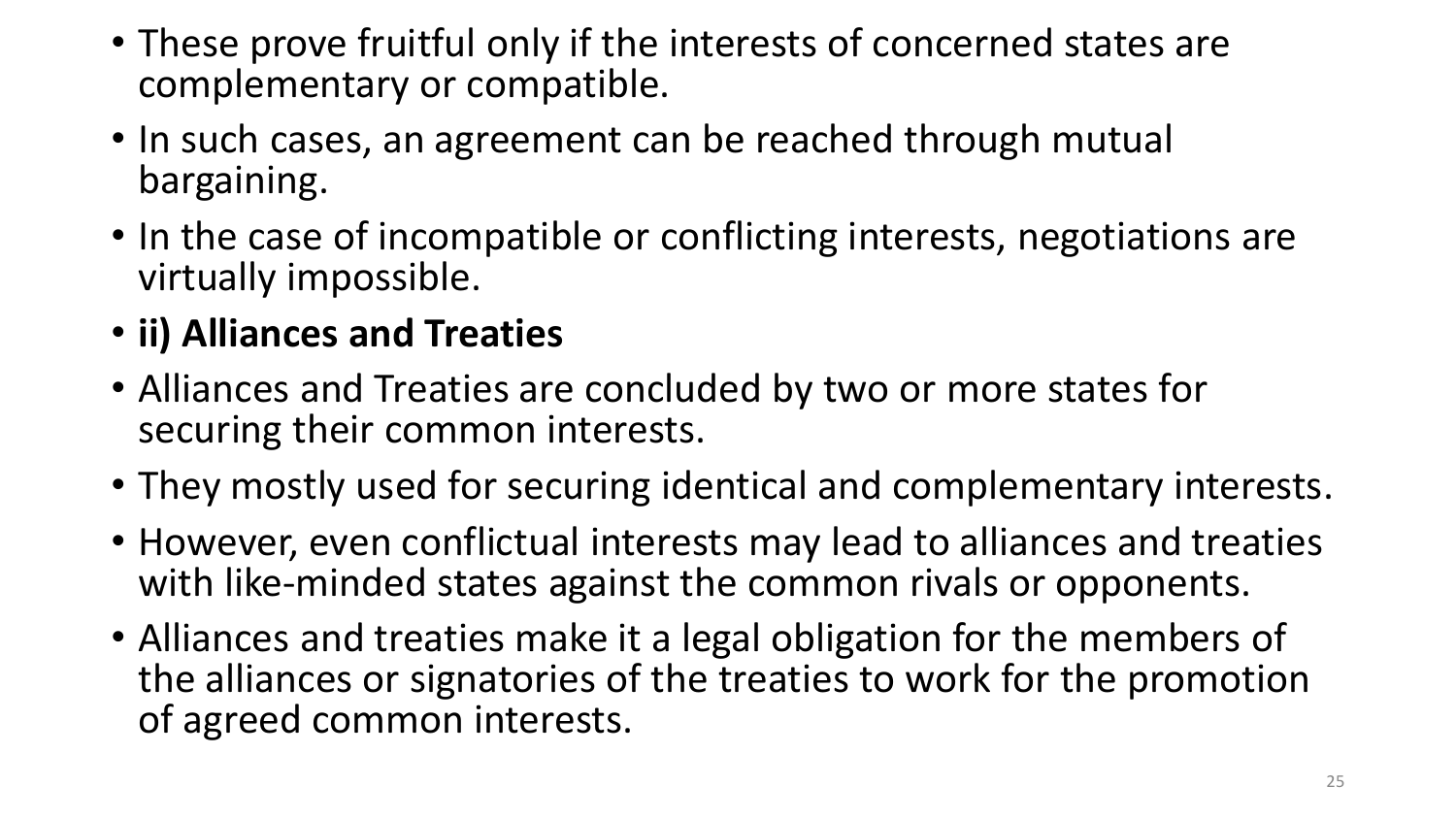- The nature of an alliance depends upon the nature of interest which is sought to be secured.
- Accordingly, the alliances are either military or economic in nature.
- The need for securing the security of capitalist democratic states against the expanding 'communist menace' led to the creation of military alliances like NATO, SEATO, CENTO, ANZUS etc.
	- The North Atlantic Treaty Organization, also called the North Atlantic Alliance, made up 28 countries, is an intergovernmental military alliance based on the North Atlantic Treaty which was signed on 4 April 1949. **NATO's** essential purpose is to safeguard the freedom and security of its members through political and military means
	- The Southeast Asia Treaty Organization (**SEATO**) was an international organization for collective defense in Southeast Asia created by the Southeast Asia Collective Defense Treaty, or Manila Pact, signed in September 1954 in Manila, Philippines.
	- The Central Treaty Organization (**CENTO**), originally known as the Baghdad Pact or the Middle East Treaty Organization (METO) was formed in 1955 by Iran, Iraq, Pakistan, Turkey, and the United Kingdom. It was dissolved in 1979.
	- The Australia, New Zealand, United States Security Treaty (**ANZUS** or **ANZUS** Treaty) is the 1951 collective security agreement which binds Australia and New Zealand and, separately, Australia and the United States, to co-operate on military matters in the Pacific Ocean region, although today the treaty is taken to relate to conflicts worldwide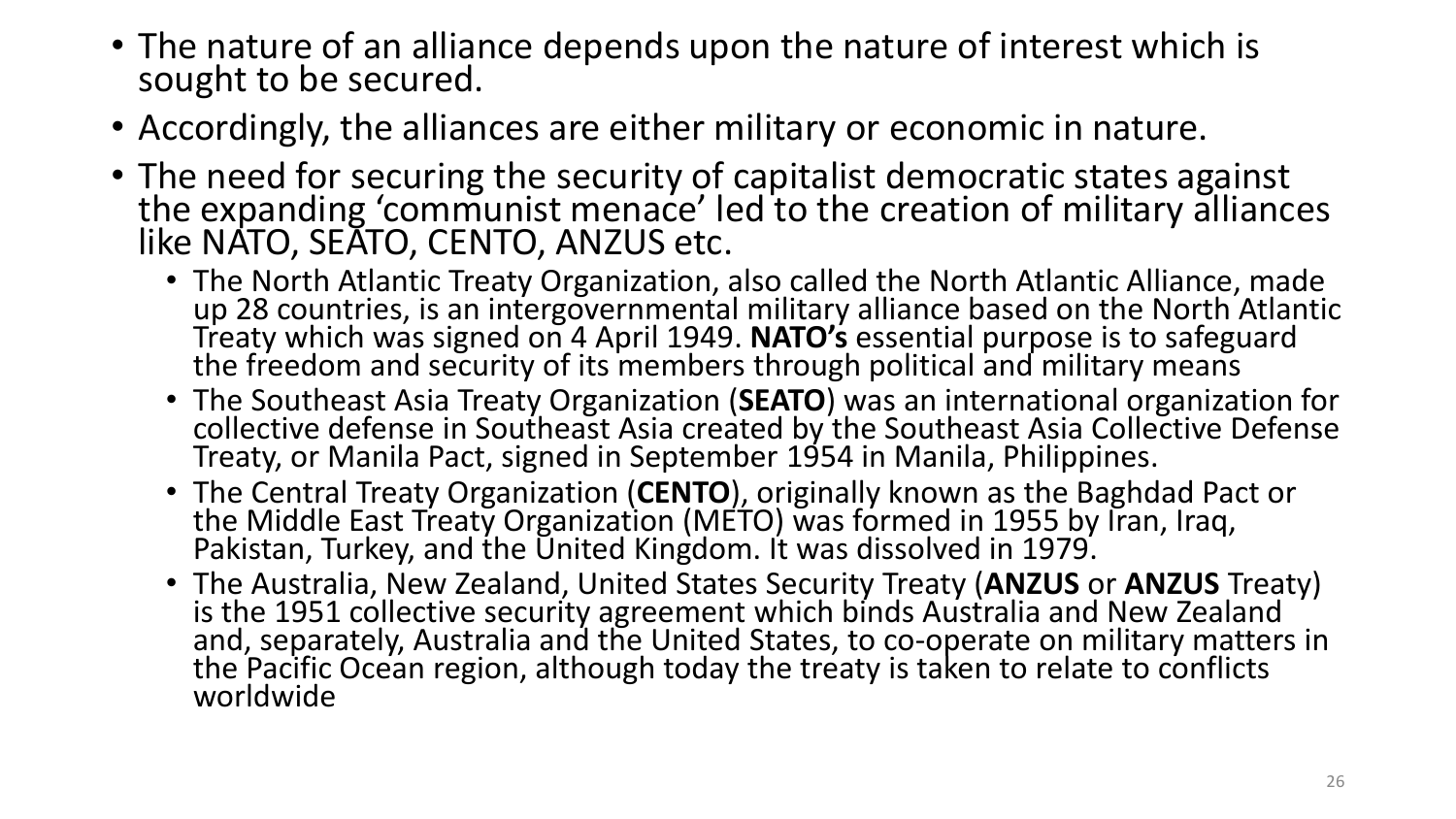- Likewise, the need to meet the threat to socialism led to the conclusion of Warsaw Pact among the communist countries.
- The need for the economic reconstruction of Europe after the Second World War led to the establishment of European Common Market (Now European Union) and several other economic agencies.
- The needs of Indian national interests in 1971 led to the conclusion of the Treaty of Peace, Friendship and Cooperation with the (erstwhile) Soviet Union.
- Alliances and Treaties are thus popular means for securing national interests.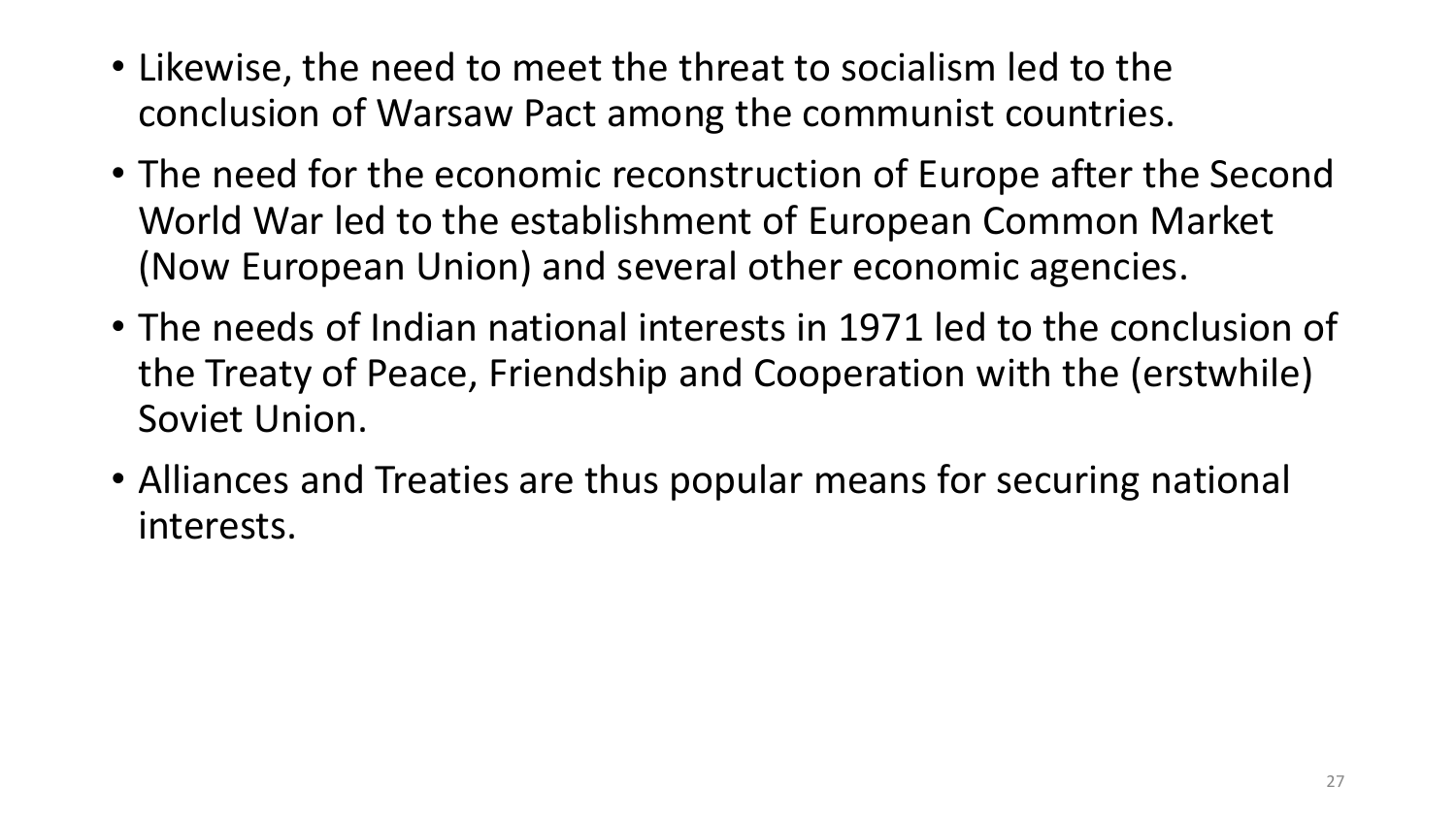#### • **iii) Coercive measures**

- The role of power in international relations is a recognized fact. It is an unwritten law of international intercourse that nations can use force for securing their national interests.
- International Law also recognizes coercive means short of war as the methods that can be used by states for fulfilling their desired goals and objectives.
- Intervention, non-intercourse, embargoes, boycotts, reprisals, retaliation, and severance of diplomatic relations are the popular coercive means which states use to force others to accept a particular course of behaviour or to refrain from a course which is considered harmful by the state using coercive means.
- War and Aggression have been declared illegal means, yet these continue to be used by the states in actual course of international relations.
- Today, nations fully realize the importance of peaceful means of conflict resolution like negotiations and diplomacy but use coercive means, whenever they find it expedient and necessary.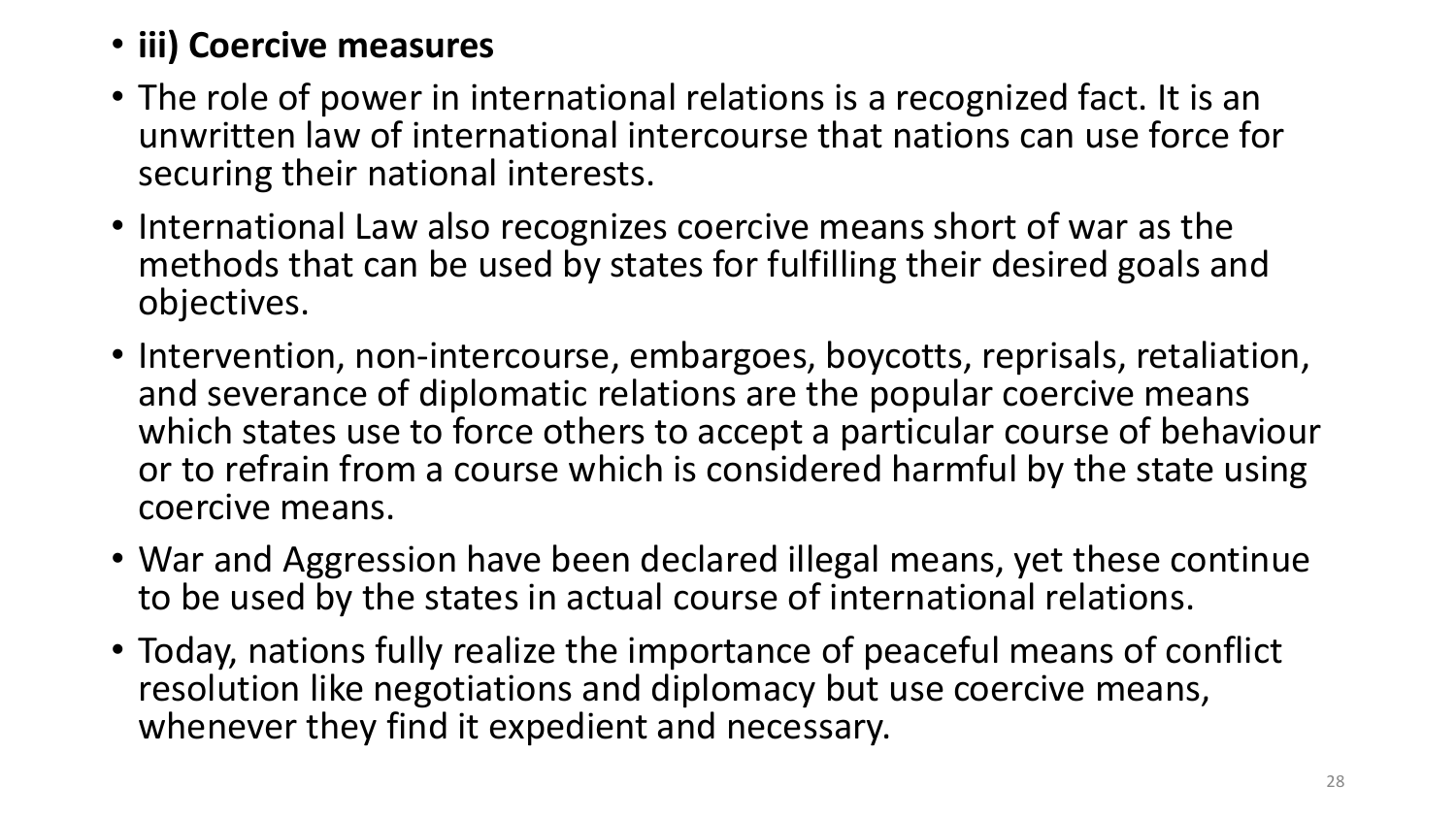- Military power is still regarded as a major part of national power and is often used by a nation for securing its desired goals and objectives.
- The use of military power against international terrorism now stands universally accepted as a natural and just means for fighting the menace.
- Today world public opinion accepts the use of war and other forcible means for the elimination of international terrorism. All these means are used by all the nations for securing their national interests.
- Nations have the right and duty to secure their national interests and they have the freedom to choose the requisite means for this purpose. They can use peaceful or coercive means as and when they may desire or deem essential.
- However, in the interest of international peace, security and prosperity, nations are expected to refrain from using coercive means particularly war and aggression. These are expected to depend upon peaceful means for the settlement of disputes and for securing their interests.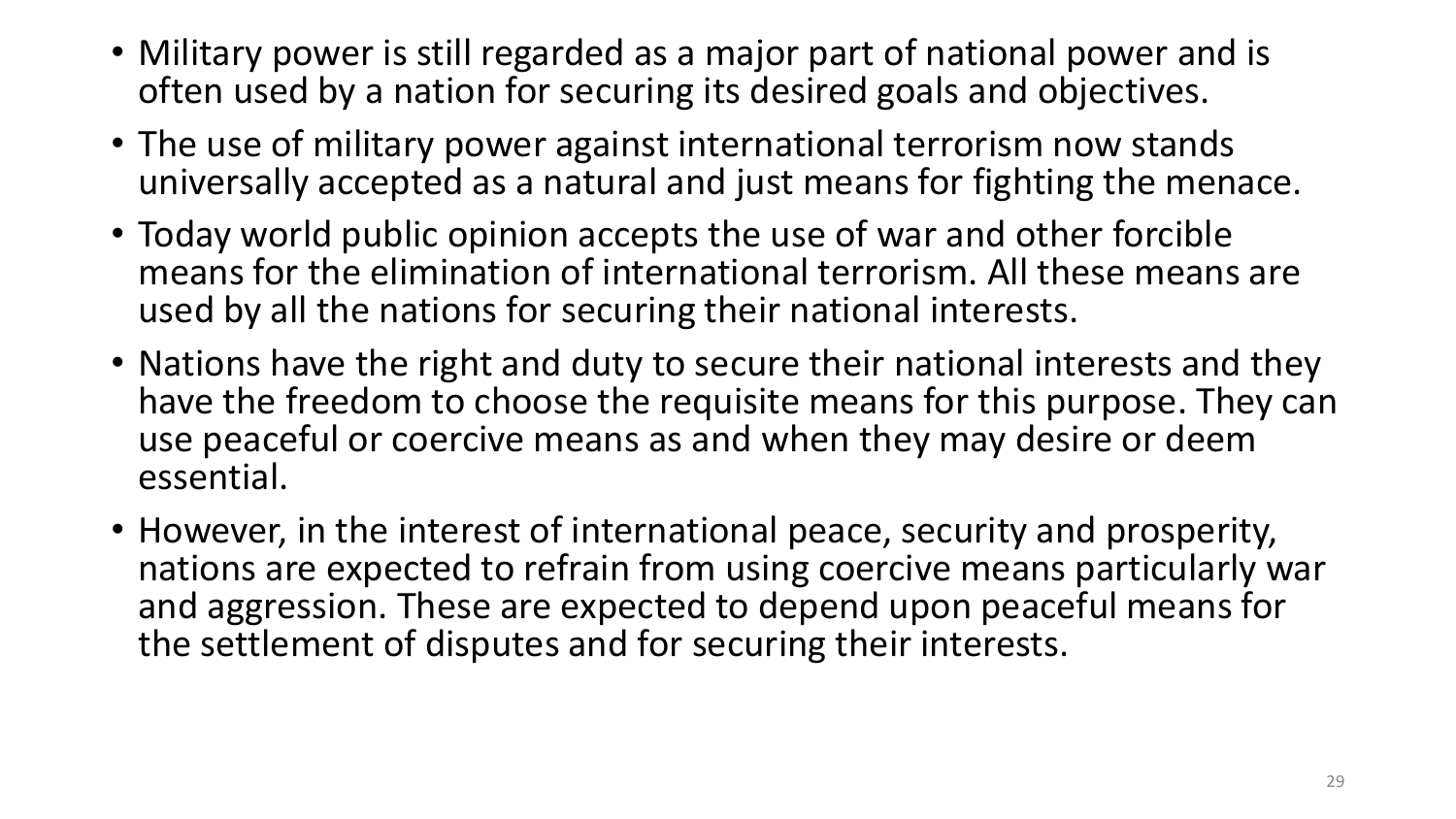- While formulating the goals and objectives of national interest, all nations must make honest attempts to make these compatible with the international interests of Peace, Security, environmental protection, protection of human rights and Sustainable Development.
- Peaceful coexistence, peaceful conflict-resolution and purposeful mutual cooperation for development are the common and shared interests of all the nations. As such, along with the promotion of their national interests, nations must try to protect and promote common interests in the larger interest of the whole international community.
- All this makes it essential for every nation to formulate its foreign policy and to conduct its relations with other nations on the basis of its national interests, as interpreted and defined in harmony with the common interests of the humankind.
- The aim of foreign policy is to secure the defined goals of national interest by the use of the national power.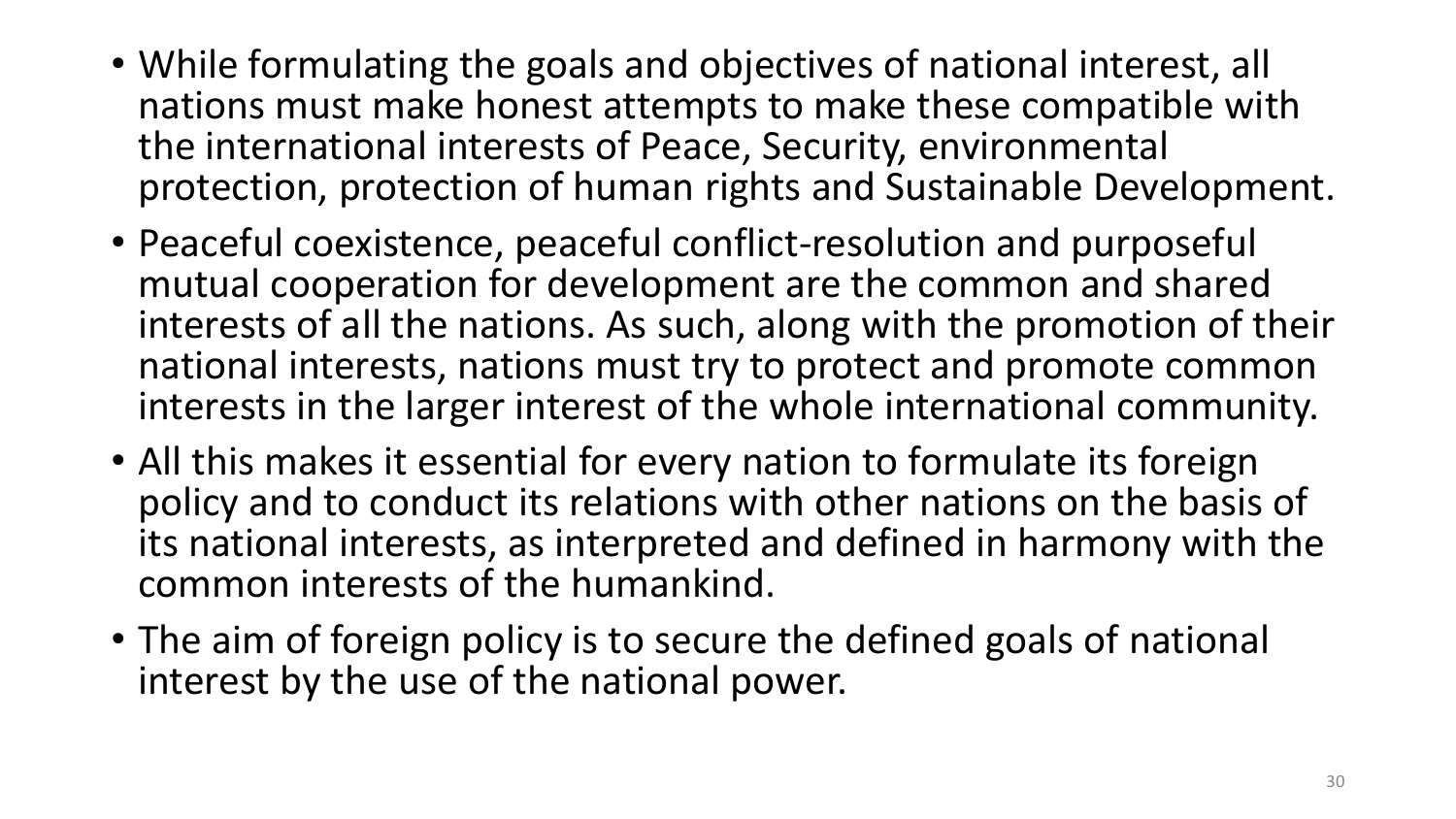## • **iv) Propaganda**

- Propaganda is the art of salesmanship. It is the art of convincing others about the justness of the goals and objectives or ends which are desired to be secured. It consists of the attempt to impress upon nations the necessity of securing the goals which a nation wishes to achieve.
- "Propaganda is a systematic attempt to affect the minds, emotions and actions of a given group for a specific public purpose." —Frankel
- It is directly addressed to the people of other states and its aim is always to secure the self-interests—interests which are governed exclusively by the national interests of the propagandist.
- The revolutionary development of the means of communications (Internet) in the recent times has increased the scope of propaganda as a means for securing support for goals of national interest.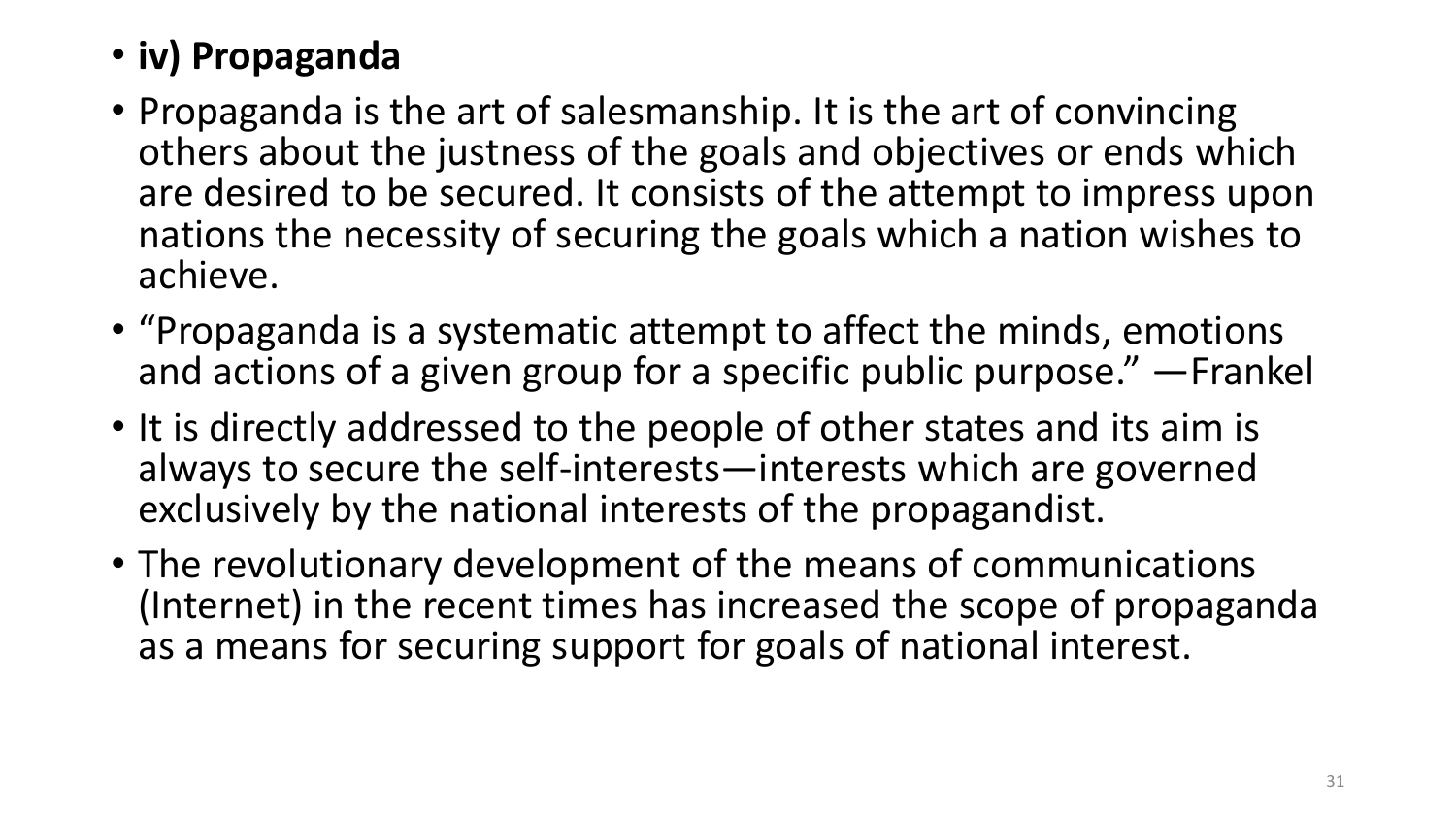## • **v) Economic means**

- The rich and developed nations use economic aid and loans as the means for securing their interests in international relations. The existence of a very wide gap between the rich and poor countries provides a big opportunity to the rich nations for promoting their interests vis-a-vis the poor nations.
- The dependence of the poor and lowly- developed nations upon the rich and developed nations for the import of industrial goods, technological know-how, foreign aid, armaments and for selling raw materials, has been responsible for strengthening the role of economic instruments of foreign policy. In this era of Globalisation conduct of international economic relation has emerged as a key means of national interests.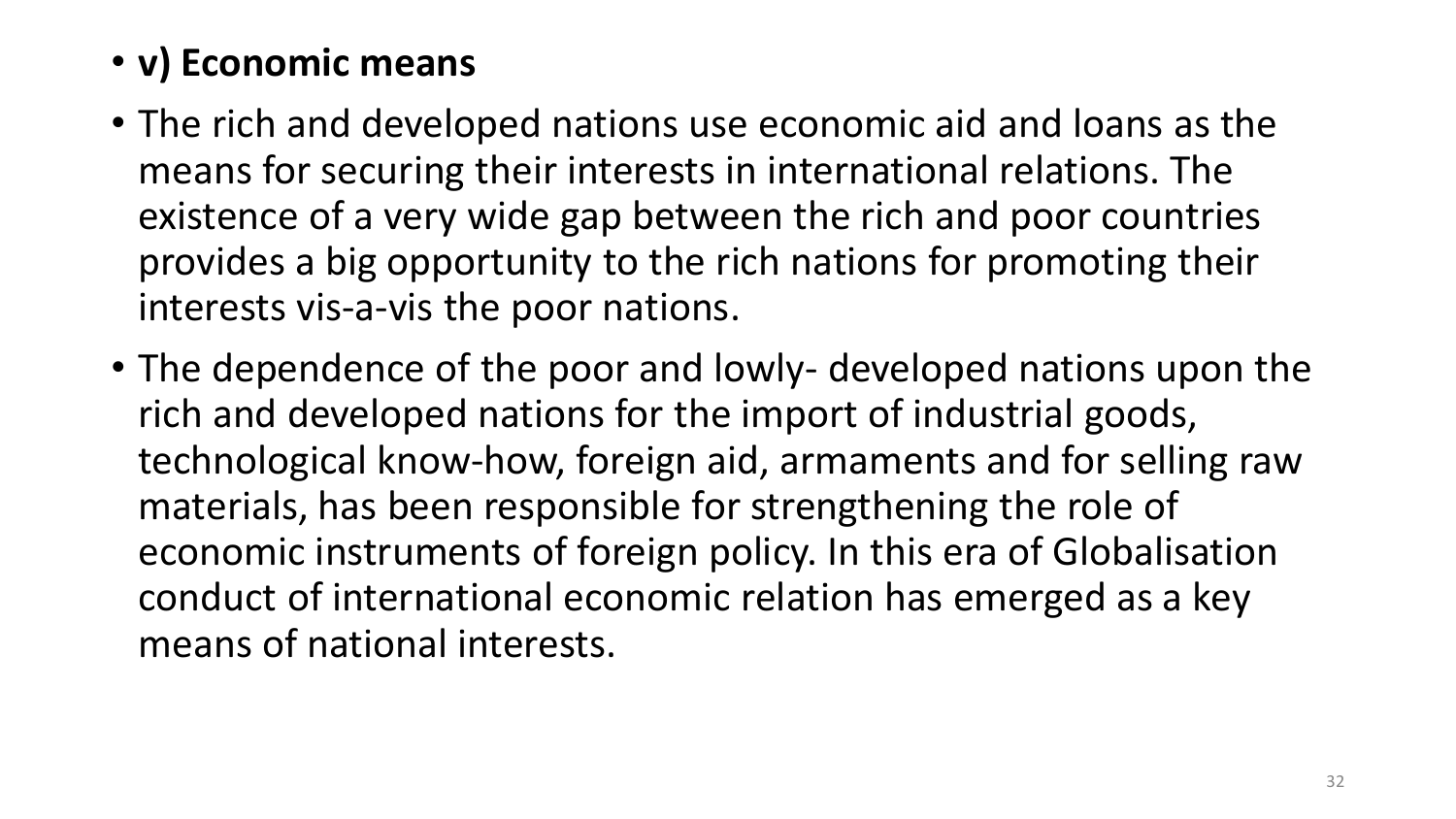- **Theoretical Perspectives on National Interests**
- Asobie (1991:37-39; 2001:3-11) identifies the three major contending paradigms, which colour the picture of national interest, and compartmentalizes them as:
- i)the realist paradigm;
- ii) the behavioural paradigm; and,
- iii) the Marxist political economy approach.
- i) Each of these paradigms conceptualizes national interest differently. While the **realist paradigm** defines national interest in terms of national security and insists that national security must be defined as integrity of the national territory and its institutions.
- There are at least two traditions within the school: the power theory school of Hans Morgenthau and the Eclectic school of George Kennan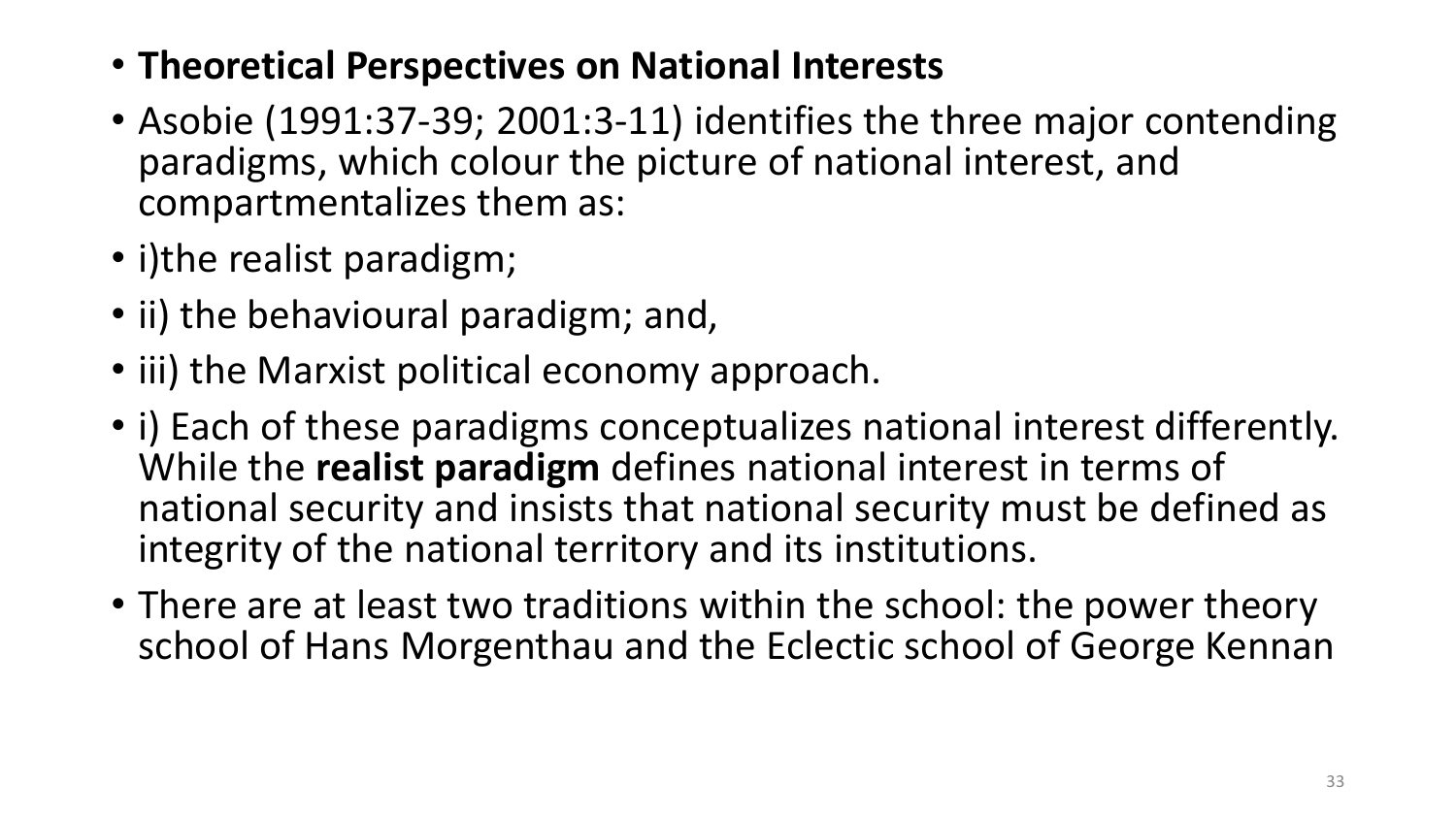- ii) the **behavioural paradigm** while repudiating the notion that national interest constitutes a single objective reality or truth sees it as "what the nation, that is, the decision-maker decides it is" (Asobie 1991:38).
- iii) The **Marxist political economy** views national interest as the interest of the dominant class.
- This approach suggests that whenever national interest is mentioned, it should be understood as referring to the class interest of the state.
- Notwithstanding the neat compartmentalization of the divergent meanings of the concept of national interest as advanced by Asobie (1991), Nigerian foreign policy reflects these contending paradigms in the conception of its national interest.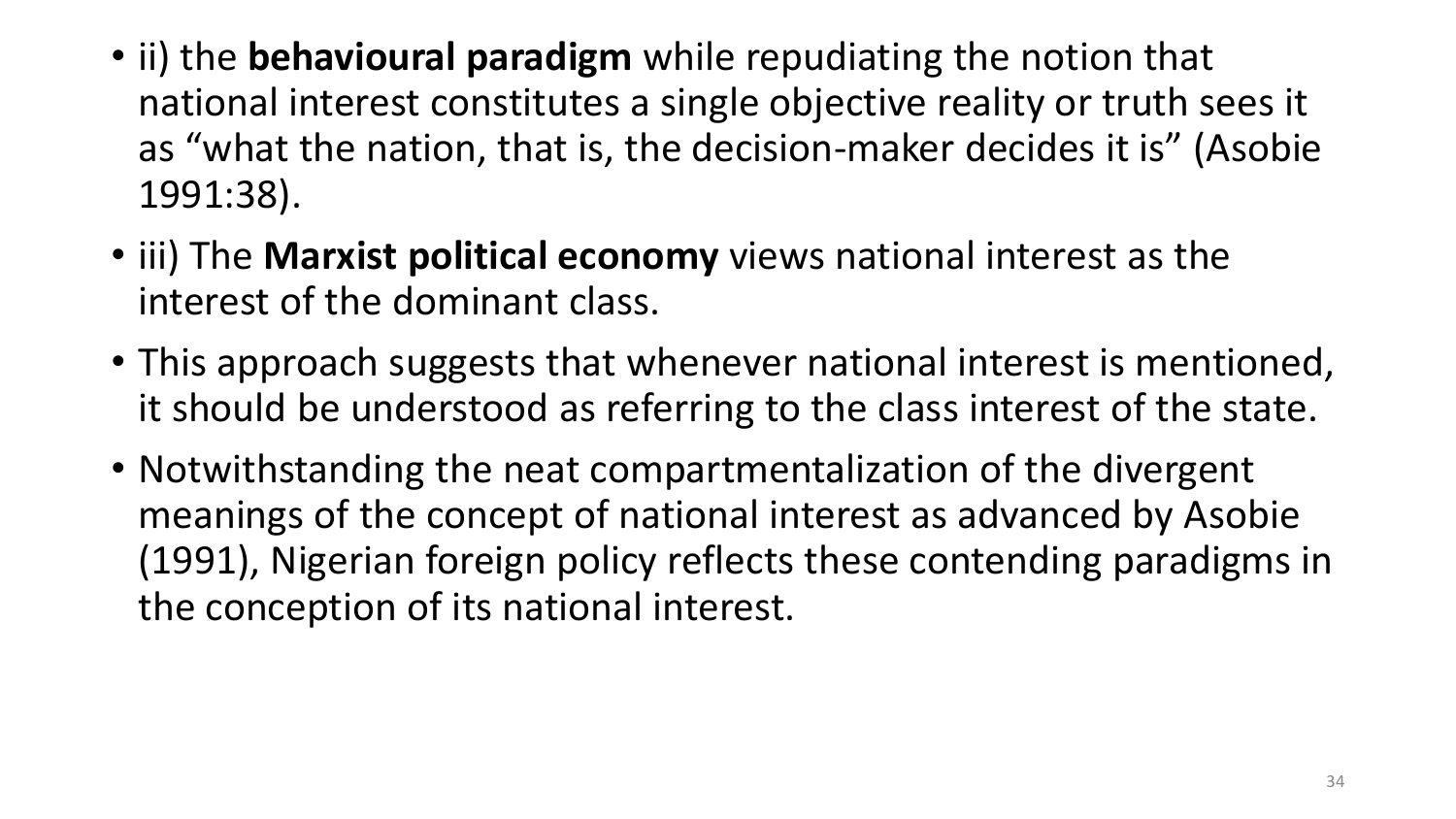- **National Interests and International Interests**
- In a broad sense, *international interests* refer to the common interests of countries or the common interest of mankind.
- They may include the common interests of *all* countries or only *those of certain* countries.
- The latter can be called *collective international interests*.
- In the 1950s, the Soviet Union described international interests as limited to those common interests within the socialist block.
- The American view of world interests included only the common interests of western capitalist countries.
- Both the Soviet Union and the U.S. pursued collective international interests rather than global international interests.
- However, since the end of the Cold War, political and military confrontation between the Eastern and the Western blocks has ended completely.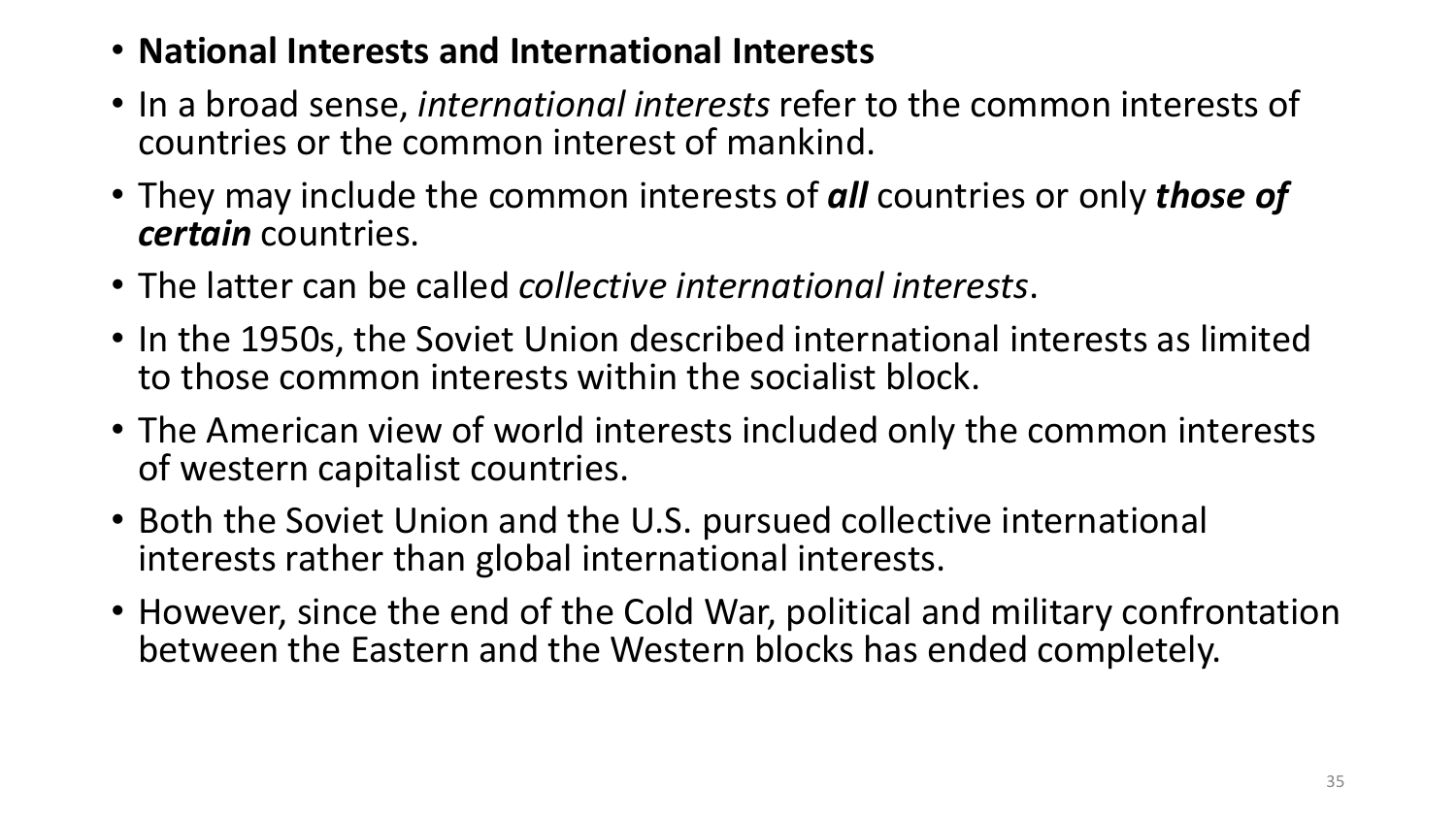- Now, the importance of global international interests is increasing day by day and is reflected in such diverse challenges faced by mankind across national boundaries like economic relations, trading, technological development, environmental protection, population control, fighting natural disasters, the elimination of hard drugs, protection from criminals, nuclear non-proliferation and the fight against AIDS, human rights violation, immigration crises and so on.
- However, collective international interests are still paramount for the governments of some countries.
- Emphasis on regionalism after the cold war has increased the importance of regional international interests for every country.
- *National interests* and *international interests* are conflicting political categories.
- However the two interests are not diametrically opposed in all circumstances. Like the relationship between collective interests and individual interests, they can be considered as a unity of opposites in some instances.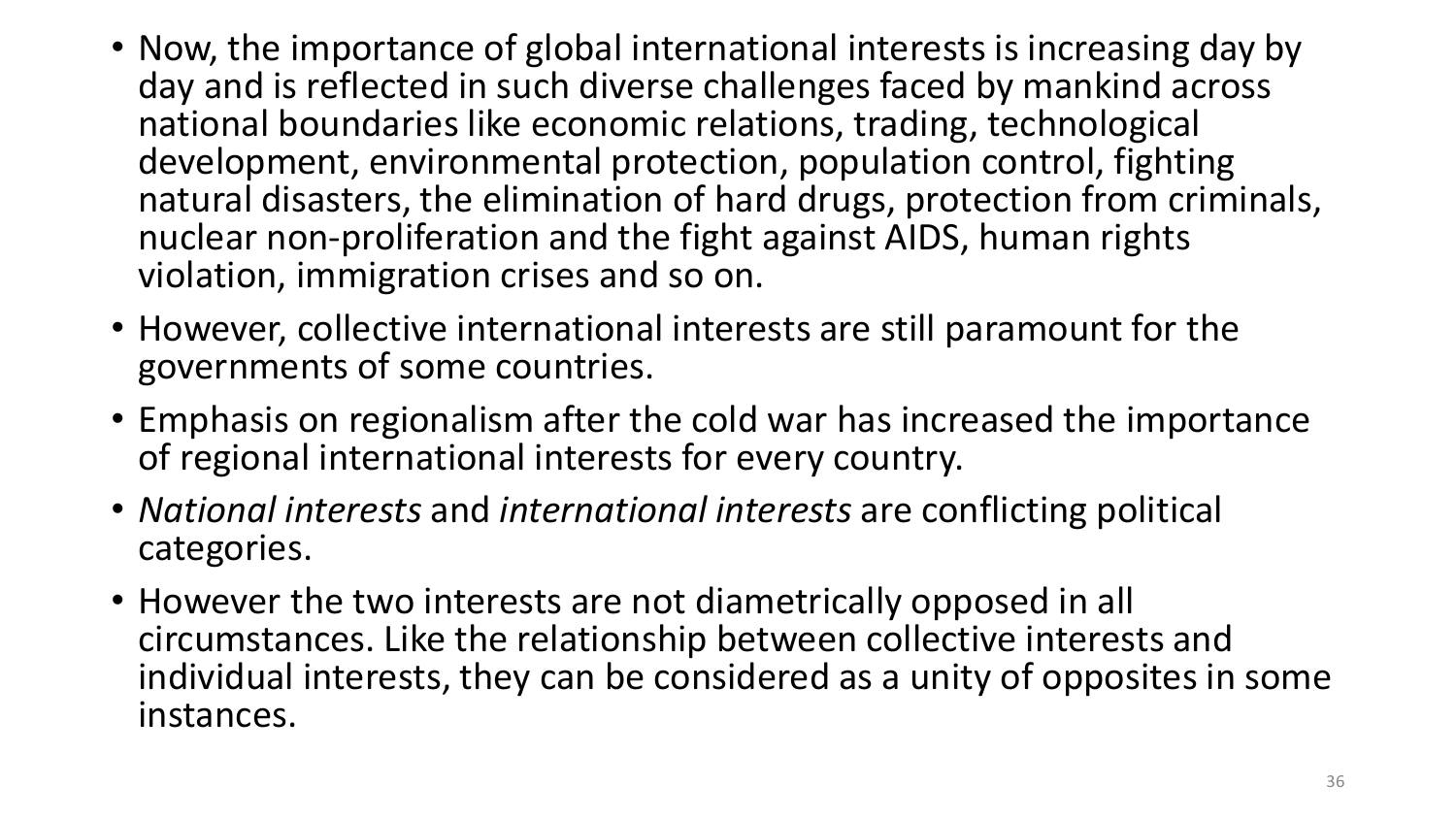- *First,* international interests are part of national interests.
- When we discuss international interests from the viewpoint of the *common*  welfare of all mankind, these global international interests benefit people all around the world.
- Examples are world peace, a good ecological environment, a stable international financial order, equal international political systems, etc.
- When global international interests are realized, all countries can be beneficiaries.
- In other words, every country's national interest can be satisfied to a certain level.
- Therefore global international interests coincide with some national interests in every country.
- If we observe international interests from the viewpoint of the *collective welfare of certain countries* we can see that, although it is not necessarily in the national interest of all, they still coincide with national interests of some.
- To certain countries, their collective international interests are their collective national interests.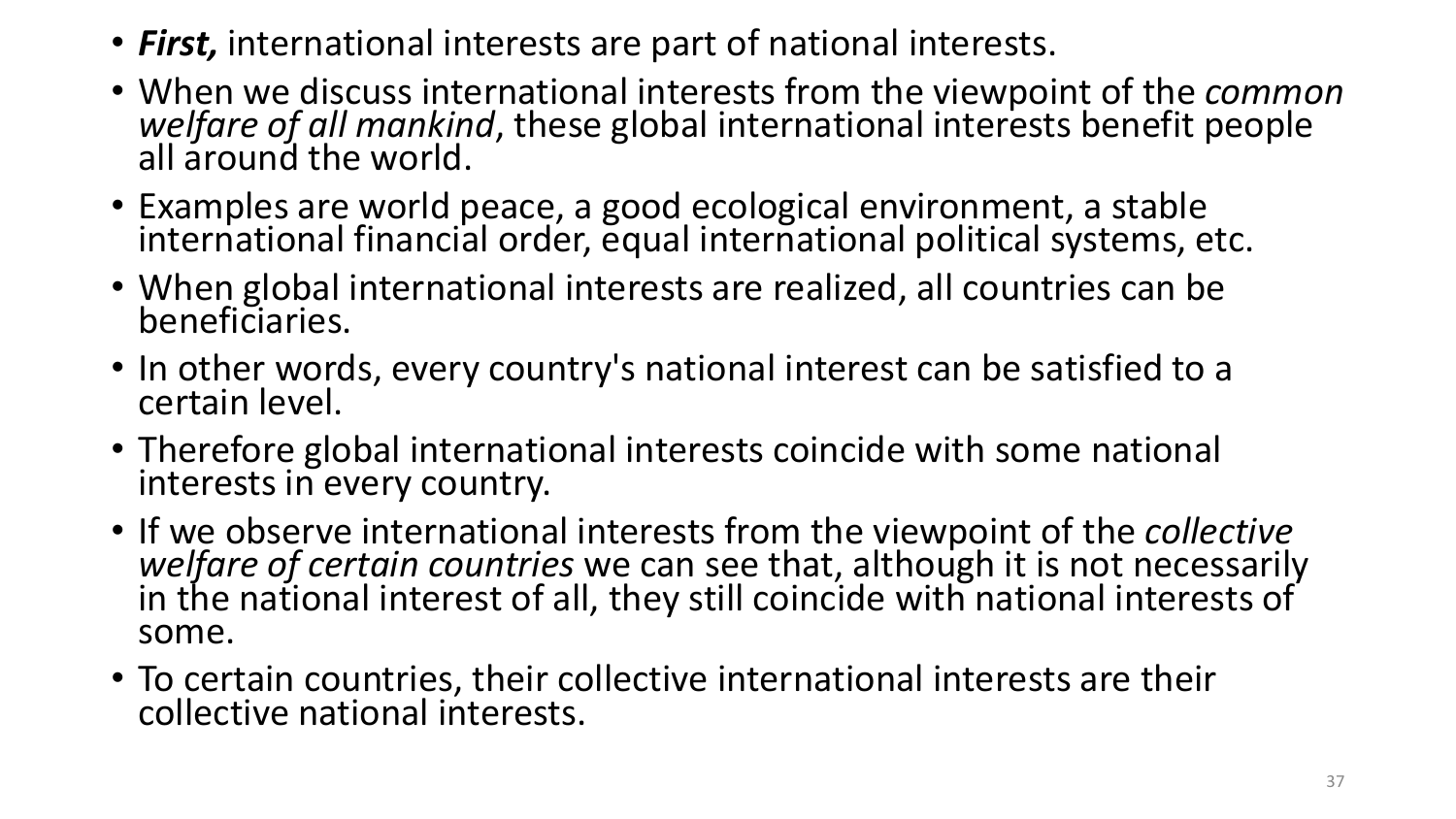- *Second*, some reasonable national interests can be opposed to collective international interests but still coincide with global international interests.
- For instance, after the Cold War establishing a stable world order was one of the most important international interests.
- A peaceful environment is helpful for every country's economic development as it promotes further merging of the world economy.
- But the American path to a new world order is an international order with America as the core, and led by the western countries.
- The establishment of this type of new order will not benefit the interests of developing countries.
- The western vision of a new world order is only in the international interest of western countries, it is not truly a global international interest.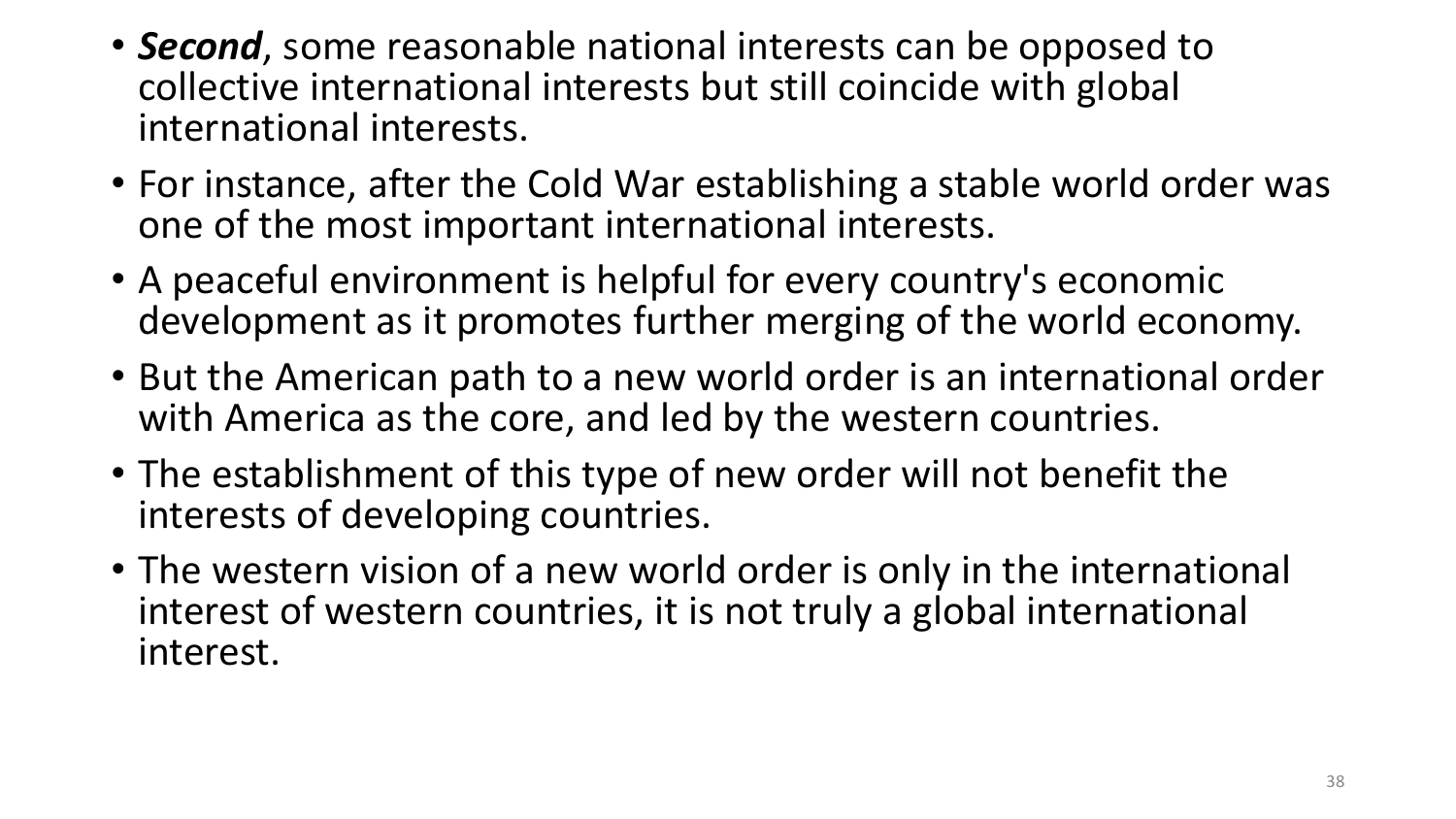- **Third**, a country's national interest may be diametrically opposed to international interests.
- If a country's national interest is opposite to the common interest of all mankind, then it must be unreasonable.
- For example, Iraq annexed Kuwait with military force in 1989. In order to maintain the principle of respect for sovereign territorial integrity, which is generally accepted in the international community, the international community imposed military sanctions against Iraq.
- Iraq believed its national interest was severely damaged, so international interests were in direct conflict with Iraq's national interest.
- However, on August 2 and 6, 1990, the United Nations Security Council unanimously passed resolution 660 which required Iraq to withdraw from Kuwait without condition; and resolution 661 on comprehensive sanctions against Iraq.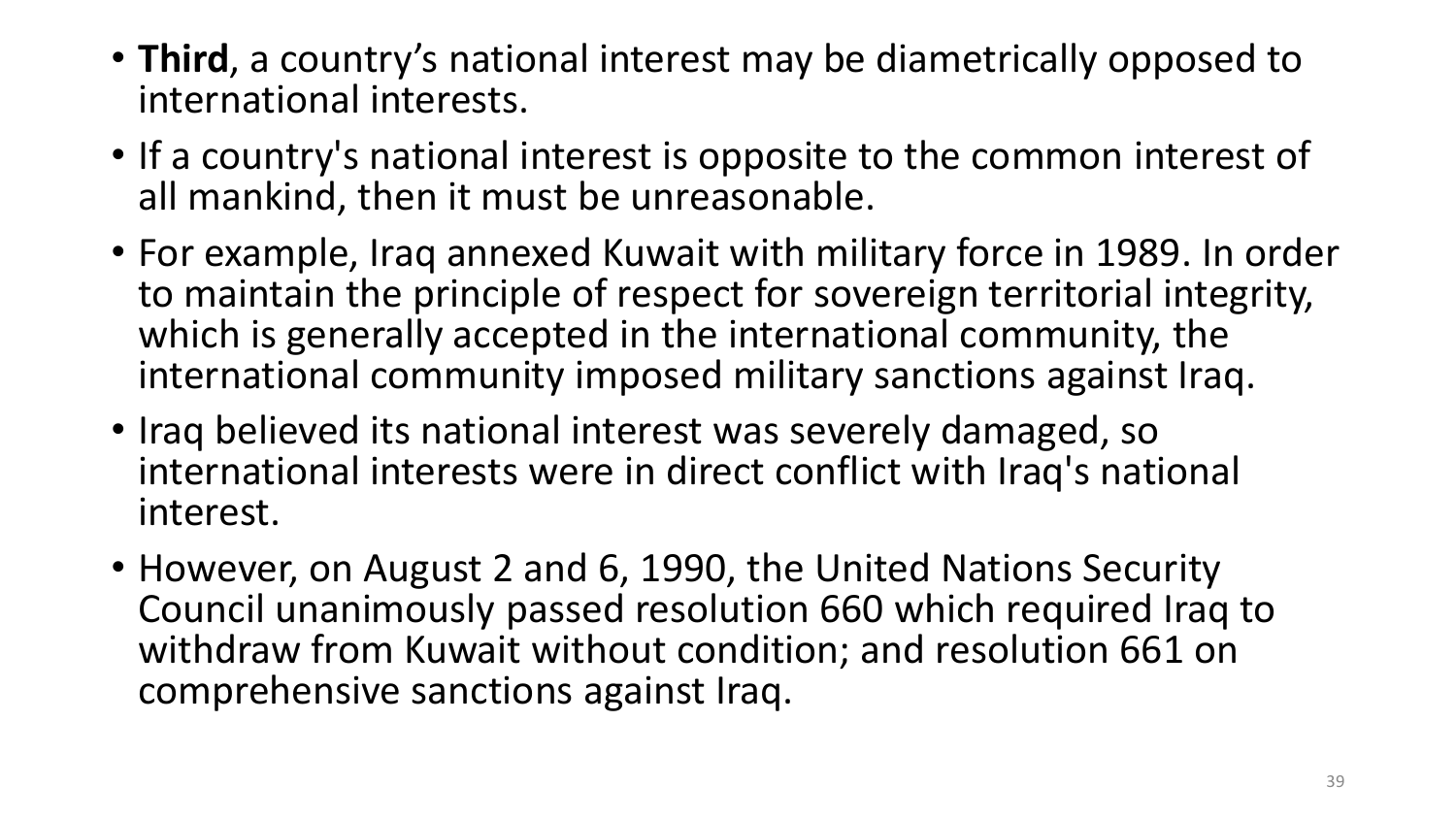- These two resolutions protected international interests that were supported by people throughout the world. This means that Iraq's territorial demands on Kuwait were illegitimate and not acceptable to the international community.
- *Fourth*, conflicts between national interests and international interests are usually representative of contradictions among a country's national interests.
- National interests vary. The realization of one type of interest may hinder another or even occur at the expense of another.
- For example, Sino-U.S. relations deteriorated after the Cold War. America placed pressure on China in the economic and military fields. Economically, America threatened to cancel the MFN status of China; militarily, several years after the establishment of Sino-U.S. diplomatic relations, the U.S. violated the promise it made in the August 17, 1982 China-U.S. joint communiqué by selling weapons to Taiwan that in function and quantity exceeded the promised capability levels.
- The U.S. sold 150 F-16 fighters to Taiwan in 1992. In order to effectively stop America's arms sales to Taiwan, China must take strong countermeasures to protect its security interests. If China wants to persuade America not to make trouble concerning the MFN issue, it has to improve overall bilateral relations to protect its trade interests. When these two kinds of interests conflicted with each other, China chose the latter.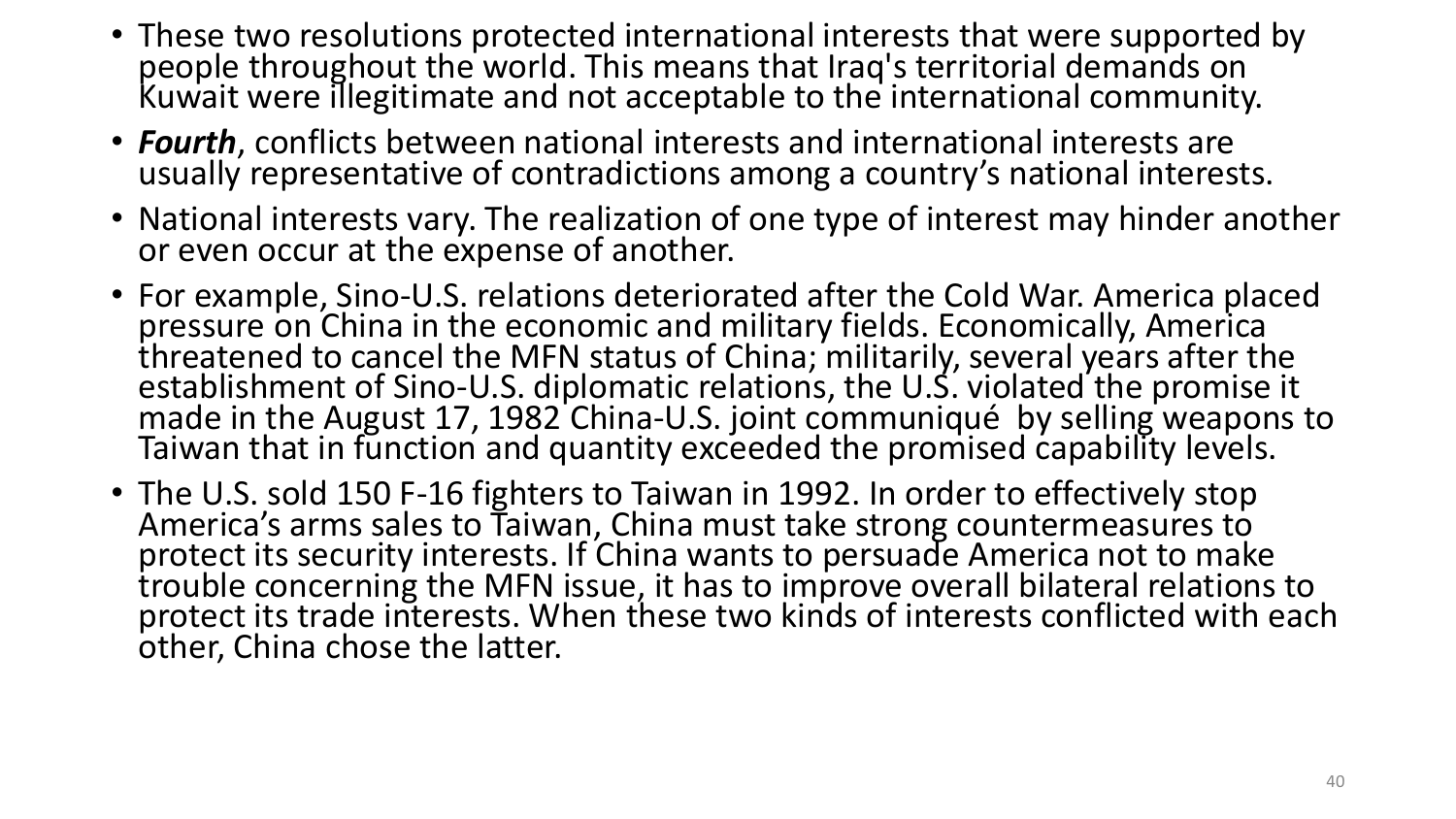- *Fifth,* neither national interests nor international interests are absolutely superior.
- Realist theorists of international relations believe that the national interest is the highest priority interest of the country.
- If international interests and national interests conflict a country must protect its national interest by sacrificing international interests.
- However, the idealist school of thought believes that international interests are the common interest of all mankind.
- They believe the foreign policy of any government should not violate international interests.
- Should the two become incompatible, international interest takes precedence over national interest, according to this school.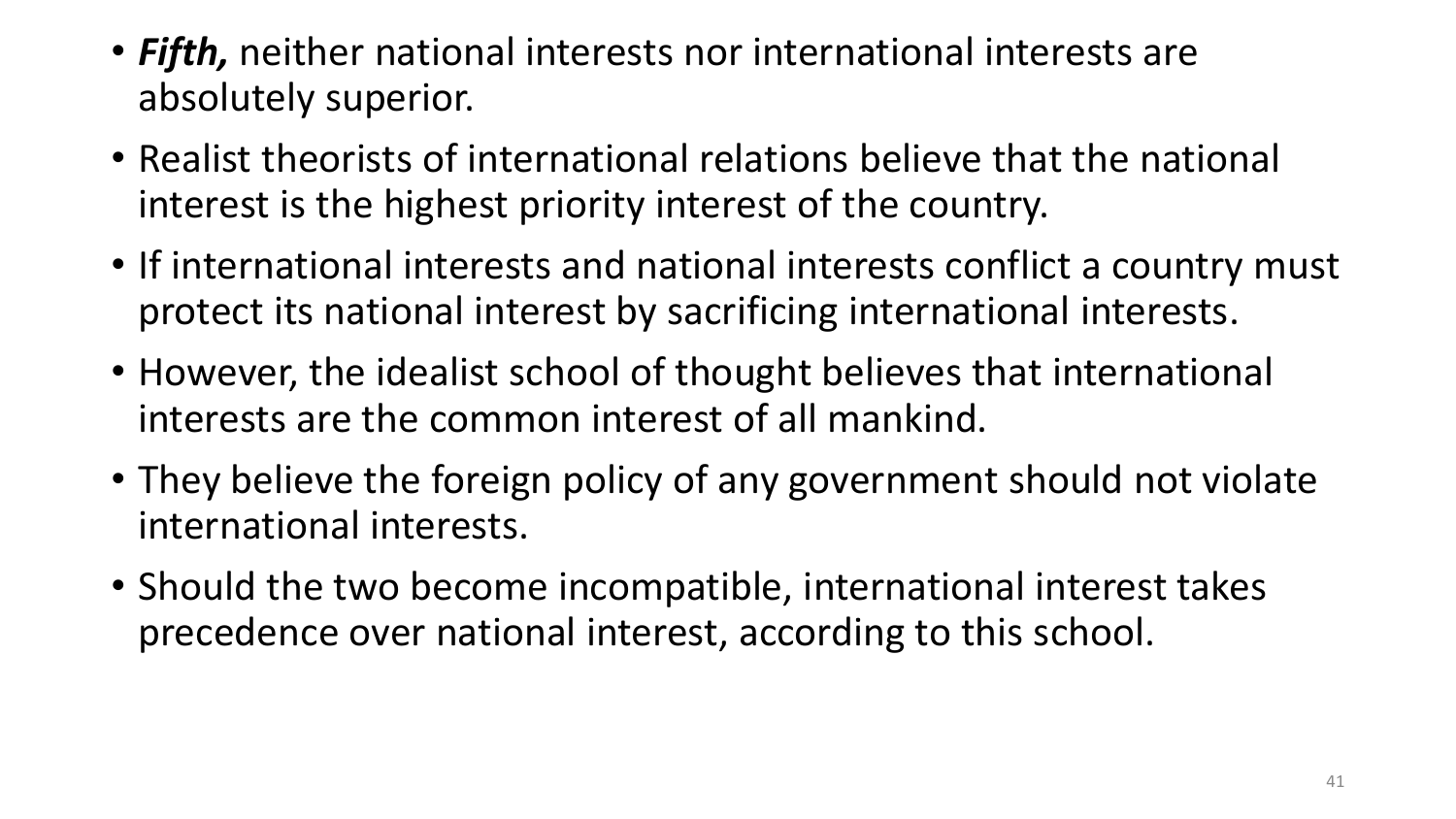- The key point of this debate is which interest a country should consider as the priority in foreign policy.
- It is not which interest is objectively more important.
- When national and international interests are compatible it would be difficult to judge which interest is considered more important by a country.
- But when a concrete national interest conflicts with an international interest, we can see that a country cannot use the single national interest as the standard to determine priorities in its foreign policy.
- Instead, what is regarded as more important depends on particular circumstances.
- For instance, industrial development is a national interest. Environmental protection is an international interest. In most countries these two interests often conflict.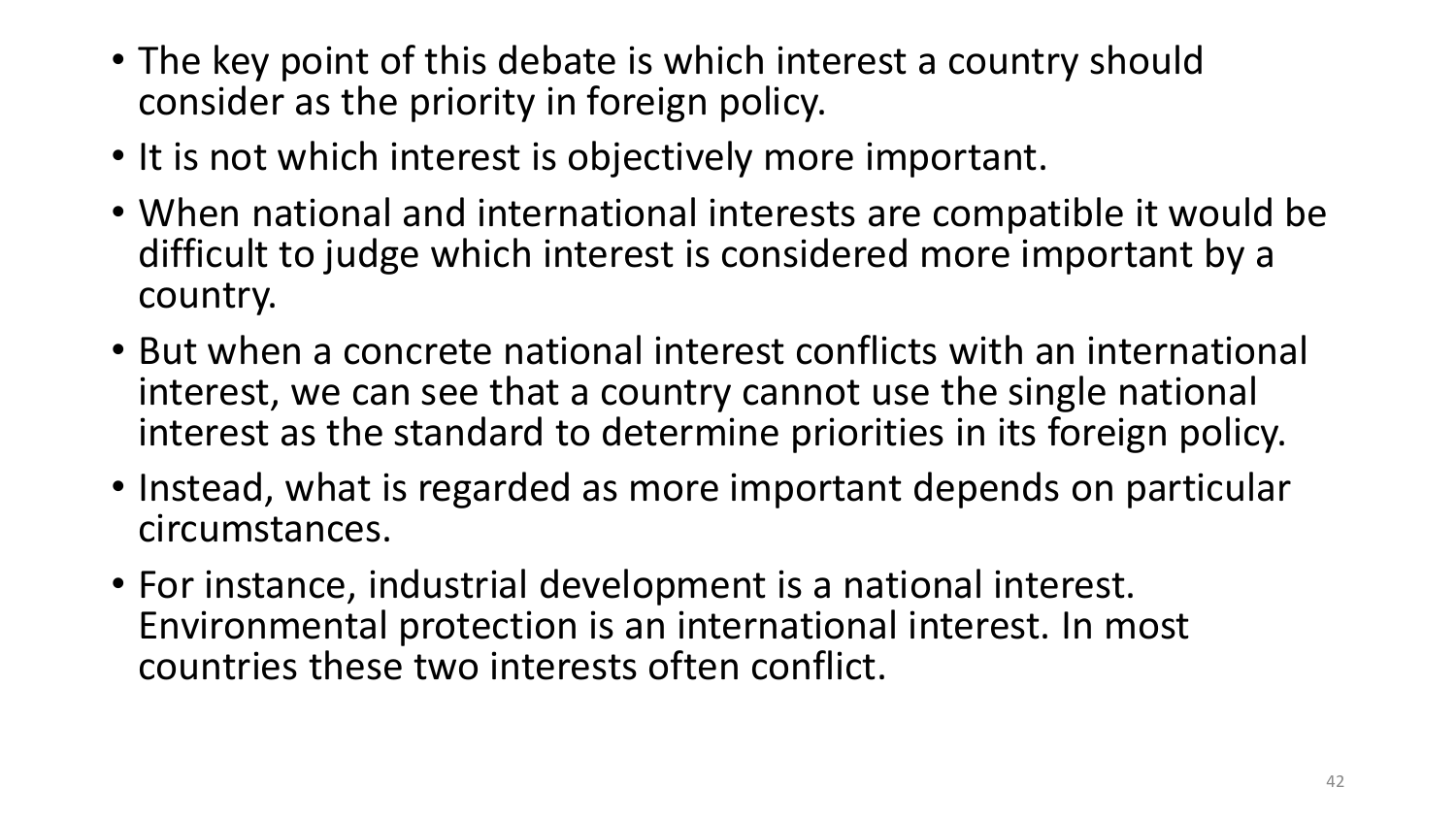- Historically, countries protected their industrial development at the cost of environmental pollution.
- However, by the late 20th Century the world environment worsened to an extremely dangerous degree, so every government has begun to review the relationship between the two contradictory interests. In order to reduce grave harm to people and to prolong longevity, many governments decided to reallocate certain amounts of industrial capital to environmental protection projects.
- From June 3 to 14, 1992, the representatives of more than 170 countries and regions participated in a global environmental conference in Brazil's capital Rio de Janeiro. Among them were top government leaders from 118 countries. The Rio Declaration on Environment and Development was reached during the conference and the developed countries agreed to increase environmental aid to developing countries.